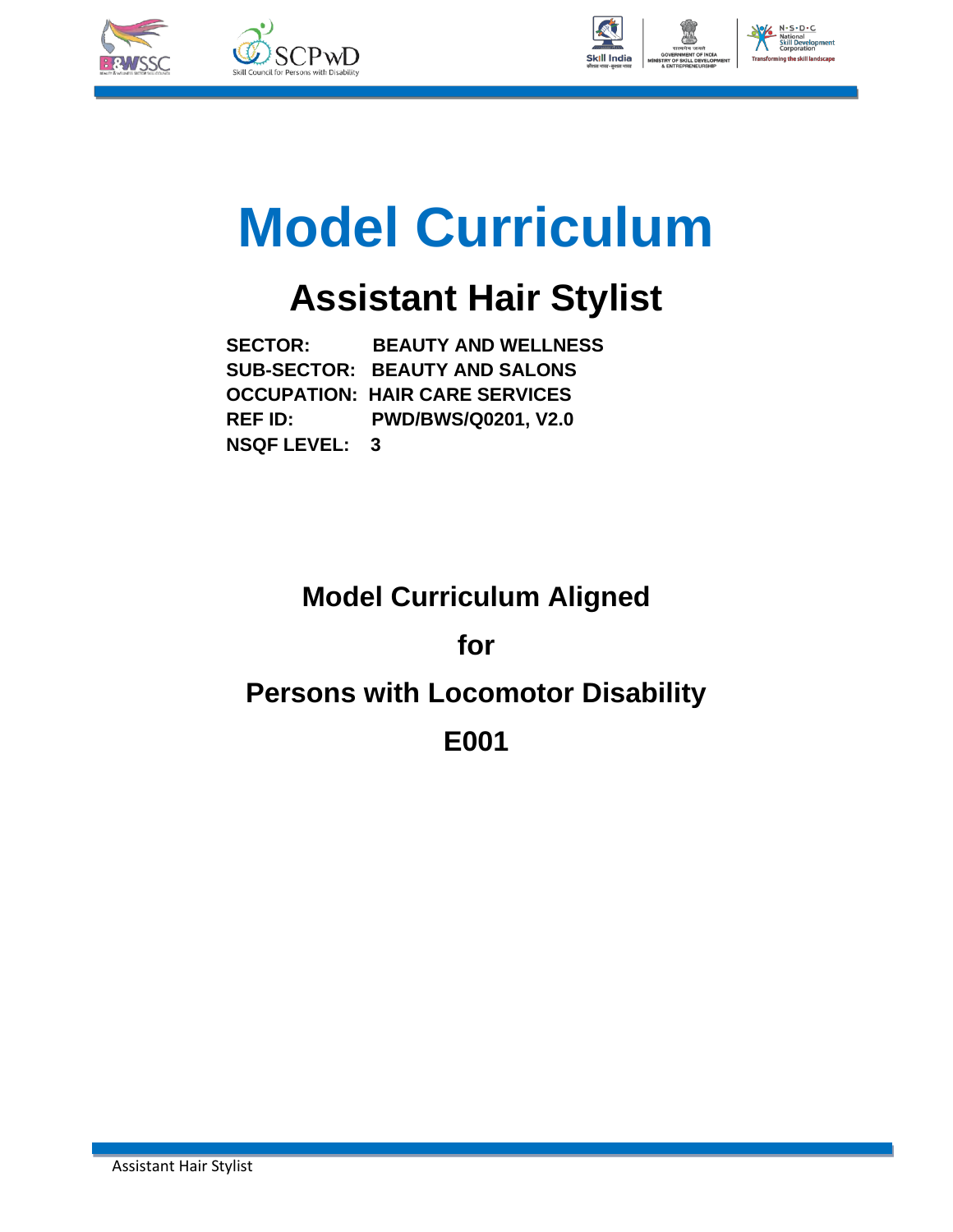



No N.S.D.C National<br>Skill Development<br>Corporation







## Certificate

## CURRICULUM COMPLIANCE TO<br>QUALIFICATION PACK – NATIONAL OCCUPATIONAL<br>STANDARDS

is hereby issued by the

SKILL COUNCIL FOR PERSONS WITH DISABILITY (SCPwD) for

### MODEL CURRICULUM - ALIGNED FOR PERSONS WITH DISABILITY

Complying to National Occupational Standards of Job Role/ Qualification Pack: 'Assistant Hair Stylist' QP No. 'PWD/BWS/Q0201 NSQF Level 3' Expository Code: Locomotor Disability(E001, Version 1.0)}

Date of Issuance: August 25, 2018 August 25, 2020 Valid up to\*:

\*Valid up to the next review date of the Qualification Pack or the 'Valid up to' date mentioned above, whichever is earlier

€

Authorized Signatory (Skill Council for Persons with Disability)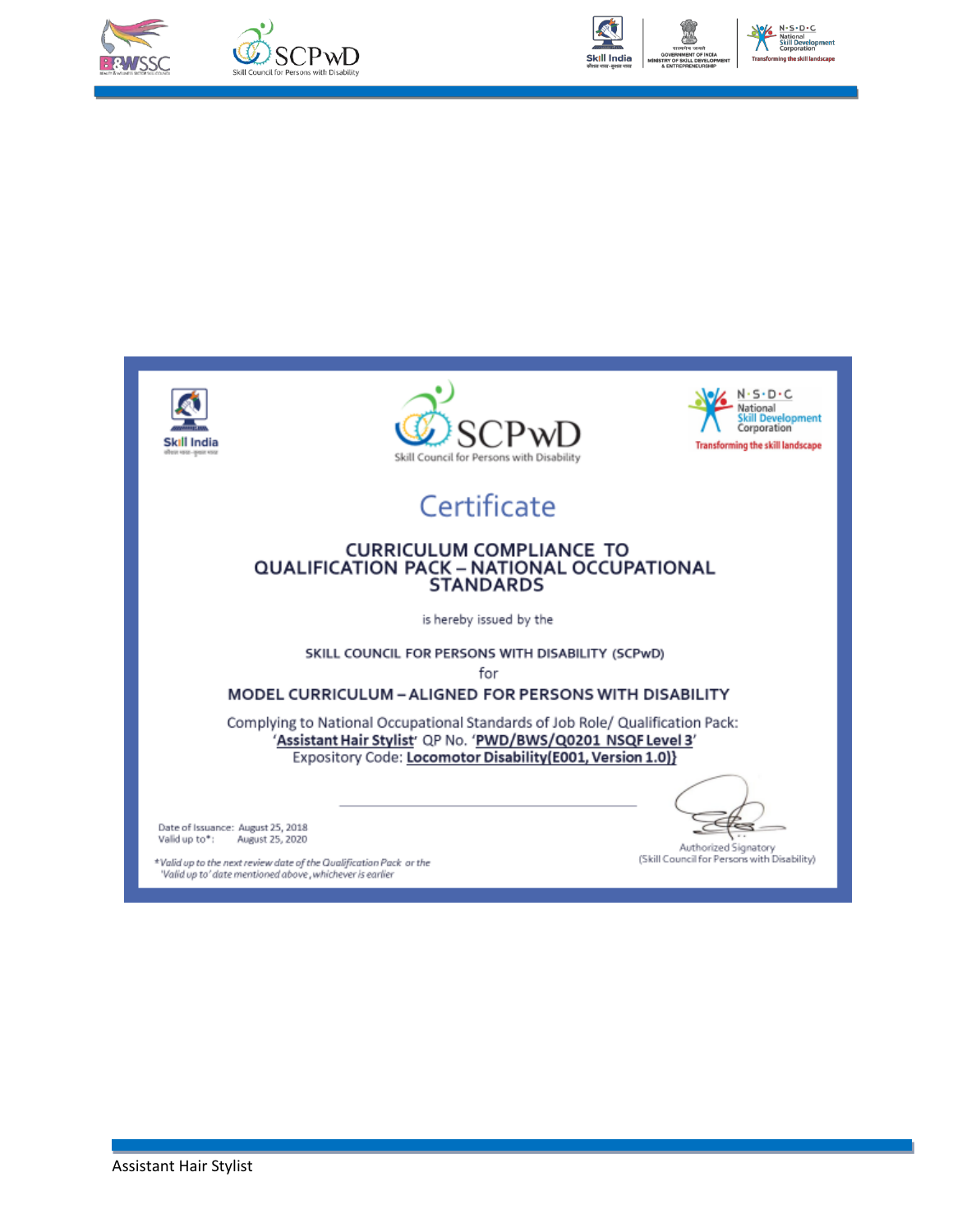



## **Table of Content**

| 1. Curriculum                                                 | 01 |
|---------------------------------------------------------------|----|
| 2. Trainer pre-requisites                                     | 08 |
| 3. Annexure: Assessment Criteria                              | 09 |
| 4. Accommodation Guideline recommended for Inclusive Trainers | 17 |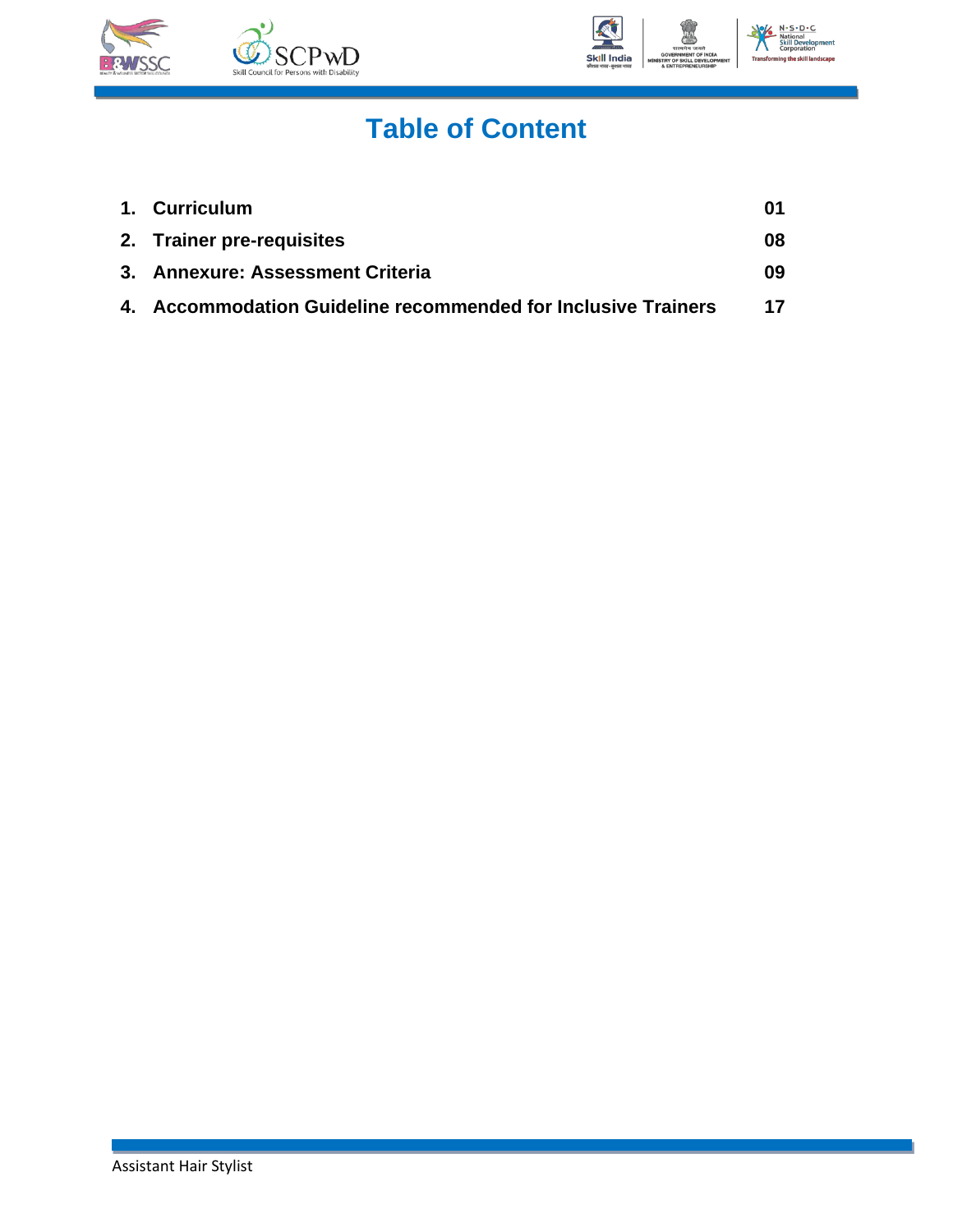



## **Assistant Hair Stylist**

### <span id="page-3-0"></span>**CURRICULUM / SYLLABUS**

This program is aimed at training candidates for the job of a "Assistant Hair Stylist", in the "Beauty & Salons" Sub-Sector/Industry and aims at building the following key competencies amongst the learner.

| <b>Program Name</b>                               |                                                                                                                                                                     | <b>Assistant Hair Stylist</b>                                                                                                                                                                                                                                                                                                                                                                                                                                                                                                                                                                                                                                                                                                                                                                                                                                                                                                                                                                                                                                                                                                                                                                                                                                                                                                                                                                                                                                                    |  |  |  |  |
|---------------------------------------------------|---------------------------------------------------------------------------------------------------------------------------------------------------------------------|----------------------------------------------------------------------------------------------------------------------------------------------------------------------------------------------------------------------------------------------------------------------------------------------------------------------------------------------------------------------------------------------------------------------------------------------------------------------------------------------------------------------------------------------------------------------------------------------------------------------------------------------------------------------------------------------------------------------------------------------------------------------------------------------------------------------------------------------------------------------------------------------------------------------------------------------------------------------------------------------------------------------------------------------------------------------------------------------------------------------------------------------------------------------------------------------------------------------------------------------------------------------------------------------------------------------------------------------------------------------------------------------------------------------------------------------------------------------------------|--|--|--|--|
| <b>Qualification Pack Name</b><br>& Reference ID. | PWD/ BWS /Q0201, v2.0                                                                                                                                               |                                                                                                                                                                                                                                                                                                                                                                                                                                                                                                                                                                                                                                                                                                                                                                                                                                                                                                                                                                                                                                                                                                                                                                                                                                                                                                                                                                                                                                                                                  |  |  |  |  |
| <b>Version No.</b>                                | 2.0                                                                                                                                                                 | <b>Version Update Date</b><br>16-01-2019                                                                                                                                                                                                                                                                                                                                                                                                                                                                                                                                                                                                                                                                                                                                                                                                                                                                                                                                                                                                                                                                                                                                                                                                                                                                                                                                                                                                                                         |  |  |  |  |
| <b>Pre-requisites to Training</b>                 | Preferably Class VIII/ the ability to read / write and communicate effectively<br>on the job role<br>After completing this programme, participants will be able to: |                                                                                                                                                                                                                                                                                                                                                                                                                                                                                                                                                                                                                                                                                                                                                                                                                                                                                                                                                                                                                                                                                                                                                                                                                                                                                                                                                                                                                                                                                  |  |  |  |  |
| <b>Training Outcomes</b>                          | operation of the salon.<br>$\bullet$<br>techniques.<br>$\bullet$<br>$\bullet$<br>$\bullet$<br>$\bullet$<br>and others.<br>$\bullet$                                 | Prepare and maintain work area: Prepare the equipment, products<br>and work area ahead of service delivery to ensure the efficiency and<br>effectiveness of conducting treatments considering the standards of<br>Perform basic blow-drying of hair: Apply hair dryer to perform blow<br>dry aligned to the standards of operation of the salon.<br>Shampoo, condition the hair and scalp: Perform shampooing,<br>conditioning and treating the hair using a range of products and<br>Perform basic hair cut: Create a variety of looks for men/ women<br>using basic hair cutting techniques.<br>Apply colour to hair: Perform a suitable hair colouring service using<br>temporary and semi-permanent colours, changing hair colour using<br>colouring techniques to achieve the desired look<br>Perform Indian head massage services: Perform Indian head<br>massage using suitable products and massage techniques<br>Perform tasks to assist the hair stylist performing advanced hair<br>services: Prepare for colouring, spa and hair services, etc. required<br>for assisting the hair stylist performing advanced hair services.<br>Maintain health and safety at the workplace: Maintain a safe and<br>hygienic environment at the work area to reduce potential risks to self<br>Create a positive impression at the workplace: Personal grooming<br>and behaviour to execute tasks as per the salon's standards and<br>create a positive impression at the workplace |  |  |  |  |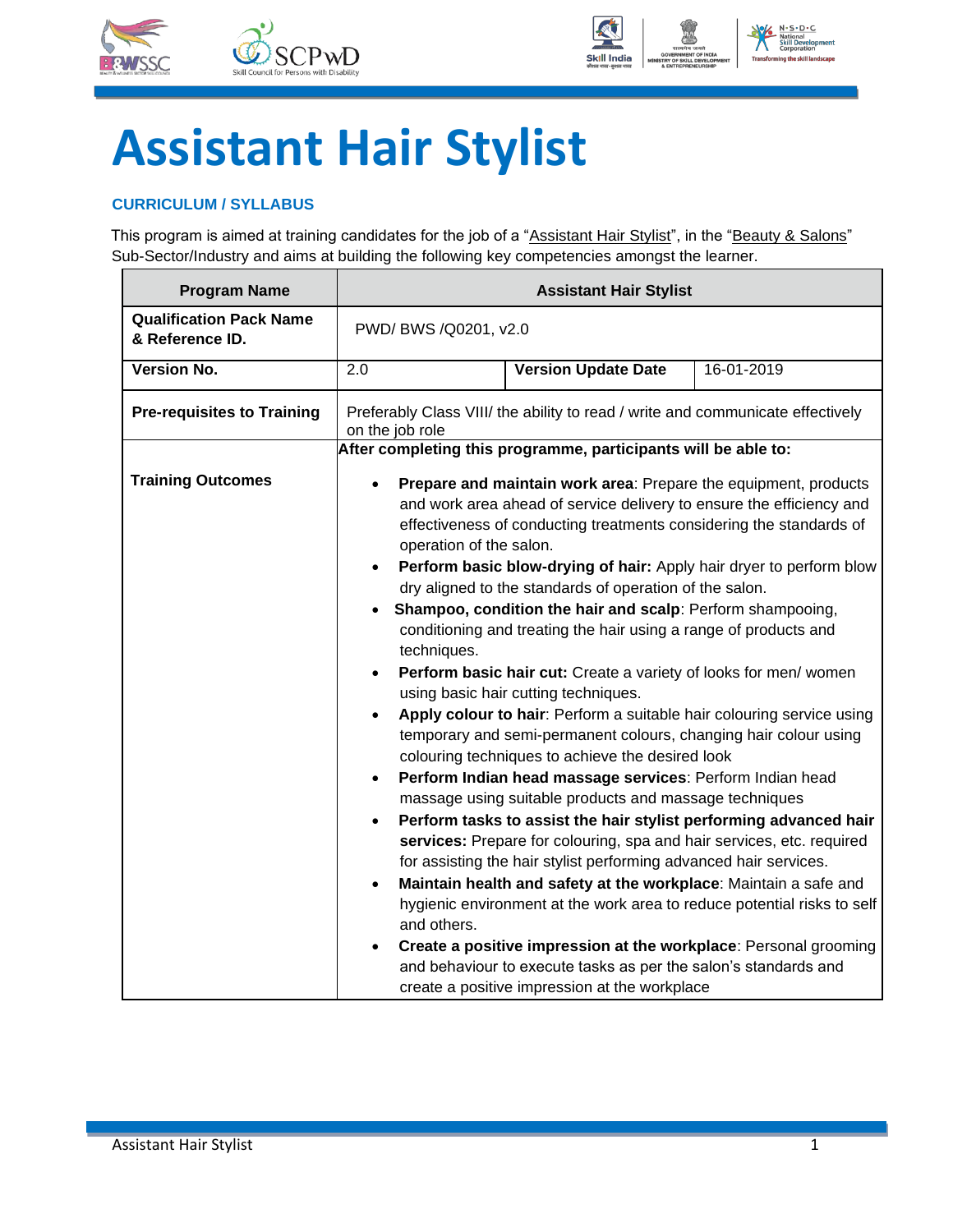



This course encompasses 9 out of 9 National Occupational Standards (NOS) of **"Assistant Hair Stylist"** Qualification Pack issued by **"Beauty and Wellness Sector Skill Council"**. The Curriculum is Aligned by "Skill Council for Persons with Disability" for Persons with Locomotor Disability.

| Sr. |                           |                                                 | <b>Equipment</b>                  | <b>Disability-wise Training</b>                        |
|-----|---------------------------|-------------------------------------------------|-----------------------------------|--------------------------------------------------------|
| No. | <b>Module</b>             | <b>Key Learning Outcomes</b>                    | <b>Required</b>                   | Tools with reference to                                |
|     |                           |                                                 |                                   | <b>Expository for each NOS</b>                         |
| 1.  | <b>Introduction</b>       | · Identify the career opportunities             | • Projector                       | Any of the following tools                             |
|     |                           | and working methods within the                  | Computer                          | may be used:                                           |
|     | <b>Theory Duration</b>    | hair and beauty sector                          |                                   | Computer                                               |
|     | (hh:mm)                   | Identify hairdressing services and<br>$\bullet$ |                                   | <b>Sticky Keys</b>                                     |
|     | 01:00                     | beauty treatments                               |                                   | <b>Foot Pedals</b>                                     |
|     | <b>Practical Duration</b> |                                                 |                                   | <b>Access Switches</b>                                 |
|     |                           |                                                 |                                   | <b>Wheel Chair</b>                                     |
|     | (hh:mm)                   |                                                 |                                   | Walker<br>$\bullet$                                    |
|     | 00:00                     |                                                 |                                   | One-Handed                                             |
|     | <b>Corresponding NOS</b>  |                                                 |                                   | Keyboard                                               |
|     | <b>Code</b>               |                                                 |                                   | Pencil Gripper<br>$\bullet$                            |
|     | <b>Bridge Module</b>      |                                                 |                                   | <b>Automatic Page</b>                                  |
|     |                           |                                                 |                                   | Turner                                                 |
|     |                           |                                                 |                                   | <b>Grab Bars</b>                                       |
|     |                           |                                                 |                                   | Speech to Text                                         |
|     |                           |                                                 |                                   | software                                               |
| 2.  | <b>Prepare and</b>        | • Prepare and maintain the work                 | <b>Hair Trolleys</b><br>$\bullet$ | Any of the following tools                             |
|     | maintain work area        | area                                            | <b>Brushes</b><br>$\bullet$       | may be used:                                           |
|     |                           | Prepare client record cards                     | <b>Hair Dryers</b>                | • Computer                                             |
|     | <b>Theory Duration</b>    | Prepare clients for treatments                  | First aid Kit                     | <b>Sticky Keys</b>                                     |
|     | (hh:mm)                   | Recognise the sterilisation and                 | Fire<br>$\bullet$                 | <b>Foot Pedals</b>                                     |
|     | 02:00                     | disinfection process                            | Extinguishers                     | <b>Access Switches</b>                                 |
|     |                           | Improve personal presentation and               | <b>Sterilizers</b><br>$\bullet$   | <b>Wheel Chair</b>                                     |
|     | <b>Practical Duration</b> | ideal behaviour                                 | <b>Hot Cabinets</b><br>$\bullet$  | Walker                                                 |
|     | (hh:mm)                   | Identify ways to dispose of waste<br>$\bullet$  | Waste Disposal                    | One-Handed                                             |
|     | 10:00                     | according to industry standards                 | <b>Record Book</b>                | Keyboard                                               |
|     |                           |                                                 | <b>Bowls</b><br>$\bullet$         | Pencil Gripper<br>$\bullet$                            |
|     | <b>Corresponding NOS</b>  |                                                 | Dustbin<br>$\bullet$              | <b>Automatic Page</b>                                  |
|     | <b>Code</b>               |                                                 | <b>Basket</b>                     | Turner                                                 |
|     | <b>BWS/N9001</b>          |                                                 | Recliner Chair<br>$\bullet$       | <b>Grab Bars</b>                                       |
|     |                           |                                                 | Bowl<br>$\bullet$                 | Speech to Text                                         |
|     |                           |                                                 | Cotton                            | software                                               |
| 3.  | <b>Perform basic blow</b> | • Understand the hair structure and             | Hair Dryer<br>$\bullet$           | Any of the following tools                             |
|     | drying of hair            | hair shaft                                      | Combs                             | may be used:                                           |
|     |                           |                                                 | <b>Brushes</b>                    | • Computer                                             |
|     | <b>Theory Duration</b>    | • Describe the structure of the skin            | <b>Roller Clips</b>               | <b>Sticky Keys</b>                                     |
|     | (hh:mm)                   | and scalp                                       | <b>Tong Rods</b>                  | <b>Foot Pedals</b>                                     |
|     | 12:00                     | · Identify hair and scalp conditions            |                                   |                                                        |
|     |                           | and causes and contra-indications               |                                   |                                                        |
|     |                           | to hair services                                |                                   |                                                        |
|     |                           |                                                 | Crimper<br>Curler                 | <b>Access Switches</b><br><b>Wheel Chair</b><br>Walker |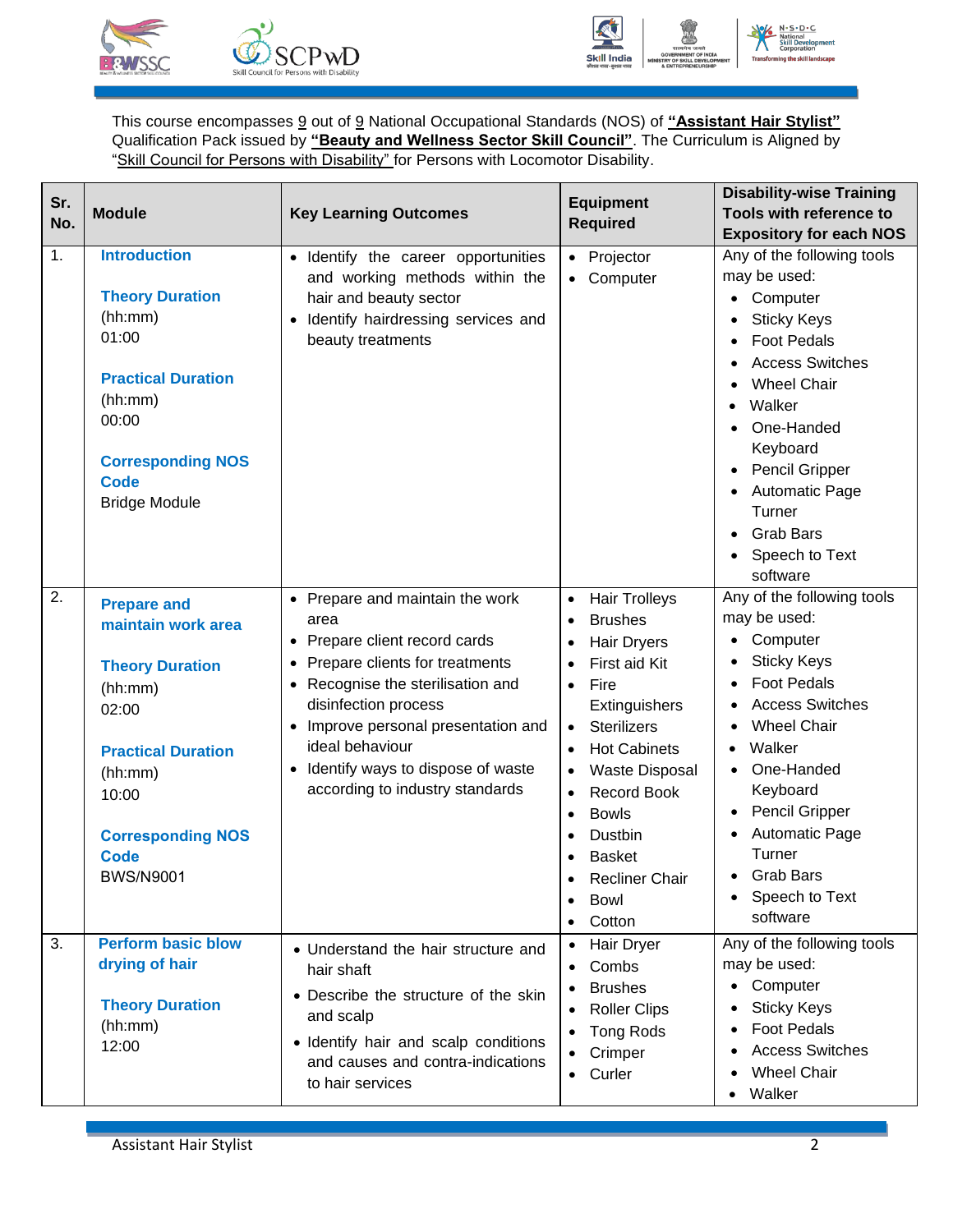





| Sr.<br>No. | <b>Module</b>                                                                                                                                                                                                 | <b>Key Learning Outcomes</b>                                                                                                                                                                                                                                                                                                                                                                                                                                                                          | <b>Equipment</b><br><b>Required</b>                                                            | <b>Disability-wise Training</b><br>Tools with reference to<br><b>Expository for each NOS</b>                                                                                                                                                                                                                                                                                                                                                                                |
|------------|---------------------------------------------------------------------------------------------------------------------------------------------------------------------------------------------------------------|-------------------------------------------------------------------------------------------------------------------------------------------------------------------------------------------------------------------------------------------------------------------------------------------------------------------------------------------------------------------------------------------------------------------------------------------------------------------------------------------------------|------------------------------------------------------------------------------------------------|-----------------------------------------------------------------------------------------------------------------------------------------------------------------------------------------------------------------------------------------------------------------------------------------------------------------------------------------------------------------------------------------------------------------------------------------------------------------------------|
|            | <b>Practical Duration</b><br>(hh:mm)<br>30:00<br><b>Corresponding NOS</b><br><b>Code</b><br><b>BWS/N0201</b>                                                                                                  | • Identify the defects of hair<br>• Explain the composition of hair<br>• Identify different hair types<br>• Describe the hair cycle<br>• Describe procedures and effects of<br>blow-drying and finishing services<br>• List the factors that influence blow-<br>dry and finishing services<br>• Explain the science of blow-dry<br>and finishing hair<br>• List the tools, equipment, products<br>and techniques used to blow-<br>drying and finishing hair<br>• Practise blow-dry and finishing hair |                                                                                                | One-Handed<br>$\bullet$<br>Keyboard<br>Pencil Gripper<br><b>Automatic Page</b><br>Turner<br><b>Grab Bars</b><br>Speech to Text<br>software                                                                                                                                                                                                                                                                                                                                  |
| 4          | <b>Shampoo, condition</b><br>the hair and scalp<br><b>Theory Duration</b><br>(hh:mm)<br>03:00<br><b>Practical Duration</b><br>(hh:mm)<br>30:00<br><b>Corresponding NOS</b><br><b>Code</b><br><b>BWS/N0202</b> | • Prepare to shampoo and condition<br>the hair and scalp<br>· Identify the condition of the hair<br>scalp<br>using<br>and<br>suitable<br>consultation techniques<br>• Select<br>products,<br>tools<br>and<br>equipment suitable for the client's<br>hair and scalp condition<br>Shampoo and condition the hair<br>and scalp<br>• Use massage techniques to meet<br>the needs of the client<br>• Provide suitable aftercare advice                                                                     | Shampoo<br>$\bullet$<br><b>Station</b><br>Shampoo<br>Conditioner<br>$\bullet$<br><b>Towels</b> | Any of the following tools<br>may be used:<br>Computer<br><b>Sticky Keys</b><br><b>Foot Pedals</b><br><b>Access Switches</b><br><b>Wheel Chair</b><br>Walker<br>$\bullet$<br>One-Handed<br>Keyboard<br>Pencil Gripper<br><b>Automatic Page</b><br>Turner<br>• Grab Bars<br>• Speech to Text<br>software<br>The<br>equipment<br>used<br>should<br>be kept<br>at an<br>accessible<br>height<br>according to the comfort of<br>Persons<br>the<br>with<br>Locomotor Disability. |
| 5.         | <b>Perform basic hair cut</b><br><b>Theory Duration</b><br>(hh:mm)<br>05:00                                                                                                                                   | • Identify the factors that influence<br>haircutting services<br>List the tools, products and<br>$\bullet$<br>equipment for haircutting services                                                                                                                                                                                                                                                                                                                                                      | • Cutting Comb<br>• Section Clips<br>• Water Spray<br>Scissors (thinning<br>and precision)     | Any of the following tools<br>may be used:<br>Computer<br><b>Sticky Keys</b><br><b>Foot Pedals</b>                                                                                                                                                                                                                                                                                                                                                                          |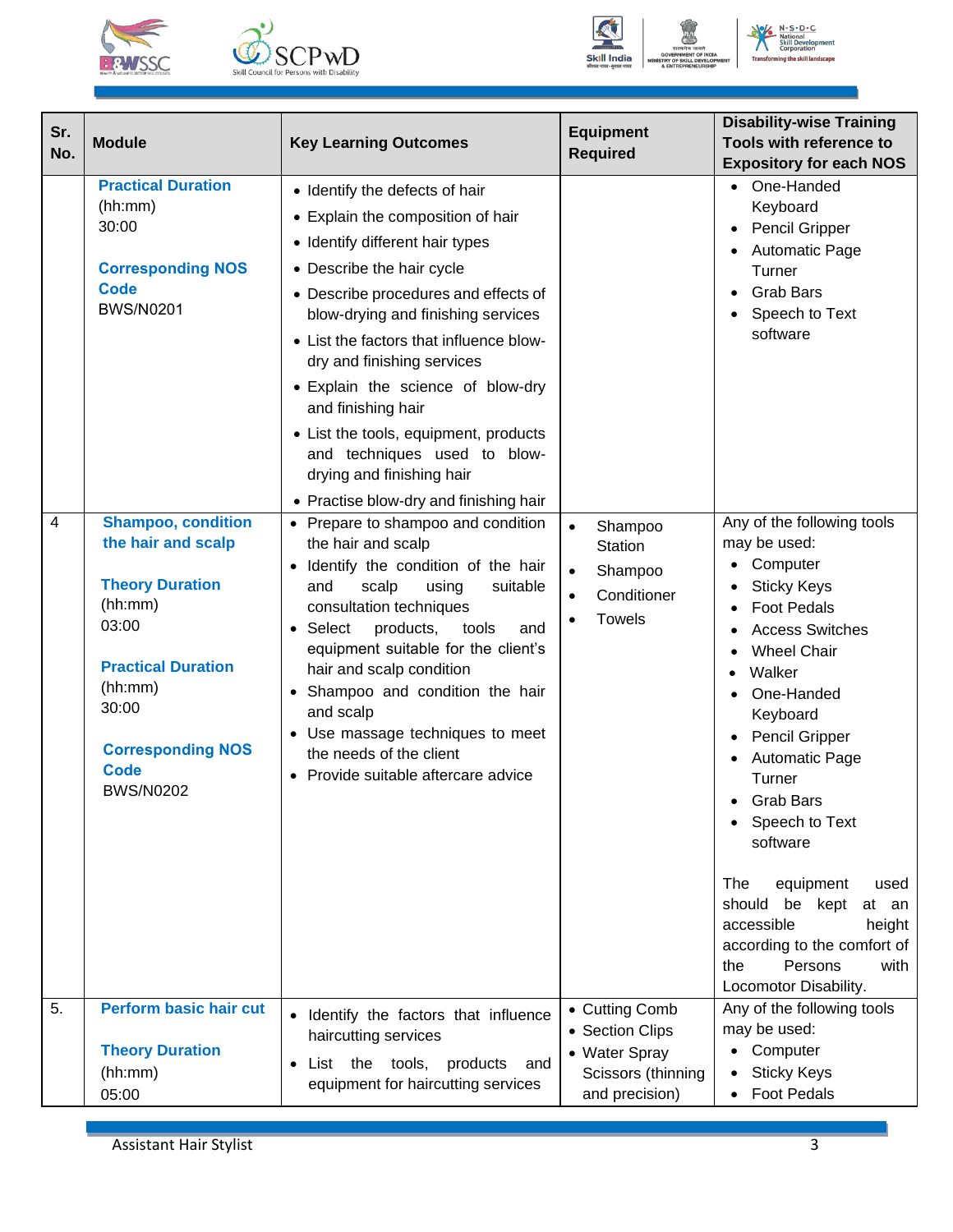





| Sr.<br>No. | <b>Module</b>                                               | <b>Key Learning Outcomes</b>                                                                                              | <b>Equipment</b><br><b>Required</b>                 | <b>Disability-wise Training</b><br>Tools with reference to<br><b>Expository for each NOS</b> |
|------------|-------------------------------------------------------------|---------------------------------------------------------------------------------------------------------------------------|-----------------------------------------------------|----------------------------------------------------------------------------------------------|
|            | <b>Practical Duration</b><br>(hh:mm)<br>50:00               | • Prepare for haircutting services<br>• Prepare the client's hair prior to<br>cutting in straight cut, "V" or "U"         | • Razor<br>• Mirror<br>• Cutting Chair<br>• Trolley | • Access Switches<br><b>Wheel Chair</b><br>Walker<br>One-Handed<br>$\bullet$                 |
|            | <b>Corresponding NOS</b><br><b>Code</b><br><b>BWS/N0203</b> | Follow<br>suitable<br>hair<br>cutting<br>provided<br>guidelines<br>in<br>organisational standards, training<br>or manuals |                                                     | Keyboard<br>Pencil Gripper<br><b>Automatic Page</b><br>Turner                                |
|            |                                                             | Discuss with the client, during the<br>cutting service, to proceed towards<br>the desired look                            |                                                     | <b>Grab Bars</b><br>Speech to Text<br>software                                               |
|            |                                                             | • Perform the basic one length<br>haircut to achieve the desired look                                                     |                                                     |                                                                                              |
|            |                                                             | • Perform haircut using various<br>techniques: Scissors over comb,<br>clipper<br>freehand,<br>over comb,<br>thinning      |                                                     |                                                                                              |
|            |                                                             | • Create suitable neckline shapes as<br>per client preference, Shapes:<br>Tapered, round, square                          |                                                     |                                                                                              |
| 6.         | <b>Apply colour to hair</b>                                 | Prepare self, the client and work<br>$\bullet$                                                                            | <b>Cutting Comb</b><br>$\bullet$                    | Any of the following tools                                                                   |
|            | <b>Theory Duration</b>                                      | area for colouring services<br>suitable<br>Use<br>consultation<br>$\bullet$                                               | Pin tail Comb<br>Wide Tooth                         | may be used:<br>• Computer                                                                   |
|            | (hh:mm)                                                     | techniques to identify service                                                                                            | Comb                                                | <b>Sticky Keys</b>                                                                           |
|            | 10:00                                                       | objectives                                                                                                                | <b>Brush</b>                                        | <b>Foot Pedals</b>                                                                           |
|            |                                                             | Evaluate the potential of the hair to<br>$\bullet$                                                                        | Sectioning                                          | <b>Access Switches</b>                                                                       |
|            | <b>Practical Duration</b><br>(hh:mm)                        | achieve the desired look<br>Provide clear recommendations to                                                              | <b>Clips</b><br><b>Plastic Bowl</b>                 | <b>Wheel Chair</b><br>Walker                                                                 |
|            | 50:00                                                       | the client based on influencing                                                                                           | Plastic                                             | One-Handed                                                                                   |
|            |                                                             | factors                                                                                                                   | <b>Brushes</b>                                      | Keyboard                                                                                     |
|            | <b>Corresponding NOS</b>                                    | Provide colouring services<br>$\bullet$                                                                                   | Climazone                                           | Pencil Gripper                                                                               |
|            | <b>Code</b><br><b>BWS/N0209</b>                             |                                                                                                                           | <b>Hood Dryer</b>                                   | <b>Automatic Page</b>                                                                        |
|            |                                                             |                                                                                                                           | Measuring<br>Jugs/Scales                            | Turner<br>Grab Bar                                                                           |
|            |                                                             |                                                                                                                           | Wraps                                               | Speech to Text                                                                               |
|            |                                                             |                                                                                                                           | Foil                                                | software                                                                                     |
|            |                                                             |                                                                                                                           | Spatulas                                            |                                                                                              |
|            |                                                             |                                                                                                                           | Hi/lolighting<br>Cap                                |                                                                                              |
|            |                                                             |                                                                                                                           | Plastic Cap                                         |                                                                                              |
|            |                                                             |                                                                                                                           | <b>Cutting Chair</b>                                |                                                                                              |
|            |                                                             |                                                                                                                           | <b>Trolley Mirror</b>                               |                                                                                              |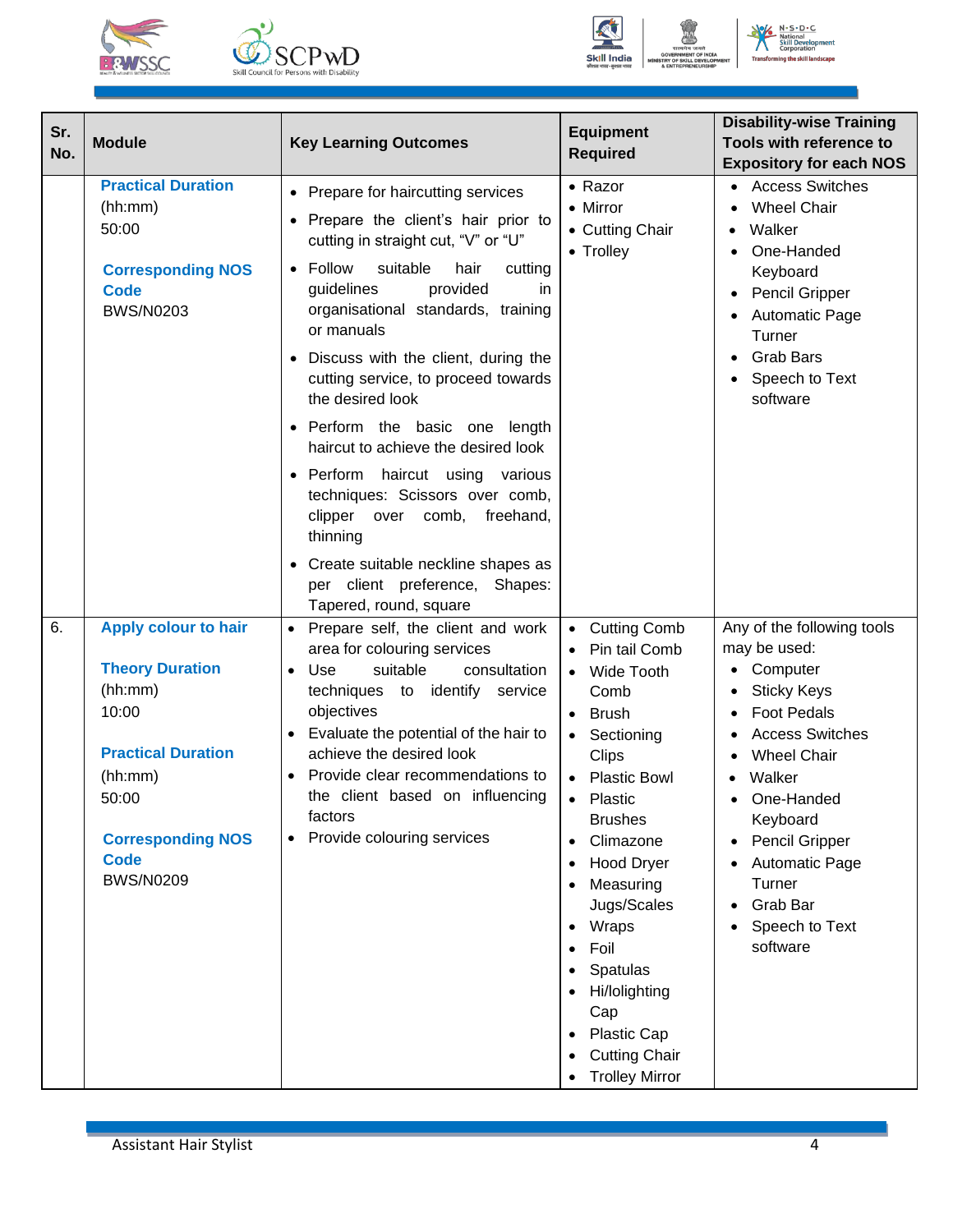





| Sr.<br>No. | <b>Module</b>                                                                                                                                                                                                                                            | <b>Key Learning Outcomes</b>                                                                                                                                                                                                                                                                                                                                                                                                                                                                                                                                                      | <b>Equipment</b><br><b>Required</b>                                                                                                                                                 | <b>Disability-wise Training</b><br>Tools with reference to<br><b>Expository for each NOS</b>                                                                                                                                                                                                                     |
|------------|----------------------------------------------------------------------------------------------------------------------------------------------------------------------------------------------------------------------------------------------------------|-----------------------------------------------------------------------------------------------------------------------------------------------------------------------------------------------------------------------------------------------------------------------------------------------------------------------------------------------------------------------------------------------------------------------------------------------------------------------------------------------------------------------------------------------------------------------------------|-------------------------------------------------------------------------------------------------------------------------------------------------------------------------------------|------------------------------------------------------------------------------------------------------------------------------------------------------------------------------------------------------------------------------------------------------------------------------------------------------------------|
| 7.         | <b>Perform Indian head</b><br>massage<br><b>Theory Duration</b><br>(hh:mm)<br>05:00<br><b>Practical Duration</b><br>(hh:mm)<br>25:00<br><b>Corresponding NOS</b><br>Code<br><b>BWS/N0230</b>                                                             | • Prepare<br>for<br>scalp<br>massage<br>services<br>Explain<br>the<br>science<br>οf<br>$\bullet$<br>conditioning<br>shampooing,<br>and<br>treating the hair and scalp<br>Select<br>products,<br>tools<br>and<br>$\bullet$<br>equipment suitable for the client's<br>hair and scalp condition<br>Carry out scalp massage services<br>Adapt massage techniques to take<br>account of influencing factors<br>Provide suitable aftercare advice<br>$\bullet$                                                                                                                          | Trolley<br>$\bullet$<br>Apron<br><b>Client Gown</b><br>Wide Tooth<br>$\bullet$<br>Comb<br>Clips<br>$\bullet$<br><b>Bowl and Brush</b><br><b>Plastic Cap</b><br><b>Scalp Steamer</b> | Any of the following tools<br>may be used:<br>Computer<br><b>Sticky Keys</b><br><b>Foot Pedals</b><br><b>Access Switches</b><br><b>Wheel Chair</b><br>$\bullet$<br>Walker<br>$\bullet$<br>One-Handed<br>Keyboard<br>Pencil Gripper<br>Automatic Page<br>Turner<br><b>Grab Bars</b><br>Speech to Text<br>software |
| 8.         | <b>Perform tasks to assist</b><br>the hair stylist<br>performing advanced<br>hair services<br><b>Theory Duration</b><br>(hh:mm)<br>06:00<br><b>Practical Duration</b><br>(hh:mm)<br>35:00<br><b>Corresponding NOS</b><br><b>Code</b><br><b>BWS/N0204</b> | Maintain<br>effective<br>$\bullet$<br>and<br>safe<br>methods of working when assisting<br>in colouring and lightening services<br>Remove colouring and lightening<br>$\bullet$<br>products<br>Maintain<br>effective<br>and<br>safe<br>$\bullet$<br>methods of working when assisting<br>in perming services<br>Remove chemicals as part of the<br>perming process<br>Neutralise hair as part of the<br>perming process<br>effective<br>Maintain<br>and<br>safe<br>methods of working when assisting<br>in relaxing services<br>Remove chemical relaxers and<br>normalise the hair | <b>Bowls</b><br>$\bullet$<br>Combs<br>Perm Curlers<br><b>Cutting Chair</b><br>$\bullet$                                                                                             | Any of the following tools<br>may be used:<br>Computer<br><b>Sticky Keys</b><br><b>Foot Pedals</b><br><b>Access Switches</b><br><b>Wheel Chair</b><br>Walker<br>$\bullet$<br>One-Handed<br>Keyboard<br><b>Pencil Gripper</b><br>Automatic Page<br>Turner<br><b>Grab Bars</b><br>Speech to Text<br>software       |
| 9.         | <b>Maintain health and</b><br>safety at the<br>workplace<br><b>Theory Duration</b><br>(hh:mm)<br>03:00<br><b>Practical Duration</b><br>(hh:mm)<br>10:00                                                                                                  | Identify contra-indications related<br>$\bullet$<br>to hair treatments<br>Describe process and products to<br>$\bullet$<br>sterilise and disinfect equipment/<br>tools<br>Understand<br>manufacturer's<br>instructions related to equipment<br>and product use and cleaning<br>Develop an understanding<br>0f<br>applicable legislation relating to the<br>workplace (for example health and                                                                                                                                                                                      | First aid Kit<br>Fire<br>Extinguishers<br><b>Sterilizers</b><br>$\bullet$<br><b>Hot Cabinets</b><br>Waste Disposal<br><b>Bins</b>                                                   | Any of the following tools<br>may be used:<br>• Computer<br><b>Sticky Keys</b><br><b>Foot Pedals</b><br><b>Access Switches</b><br><b>Wheel Chair</b><br>Walker<br>One-Handed<br>Keyboard<br>Pencil Gripper                                                                                                       |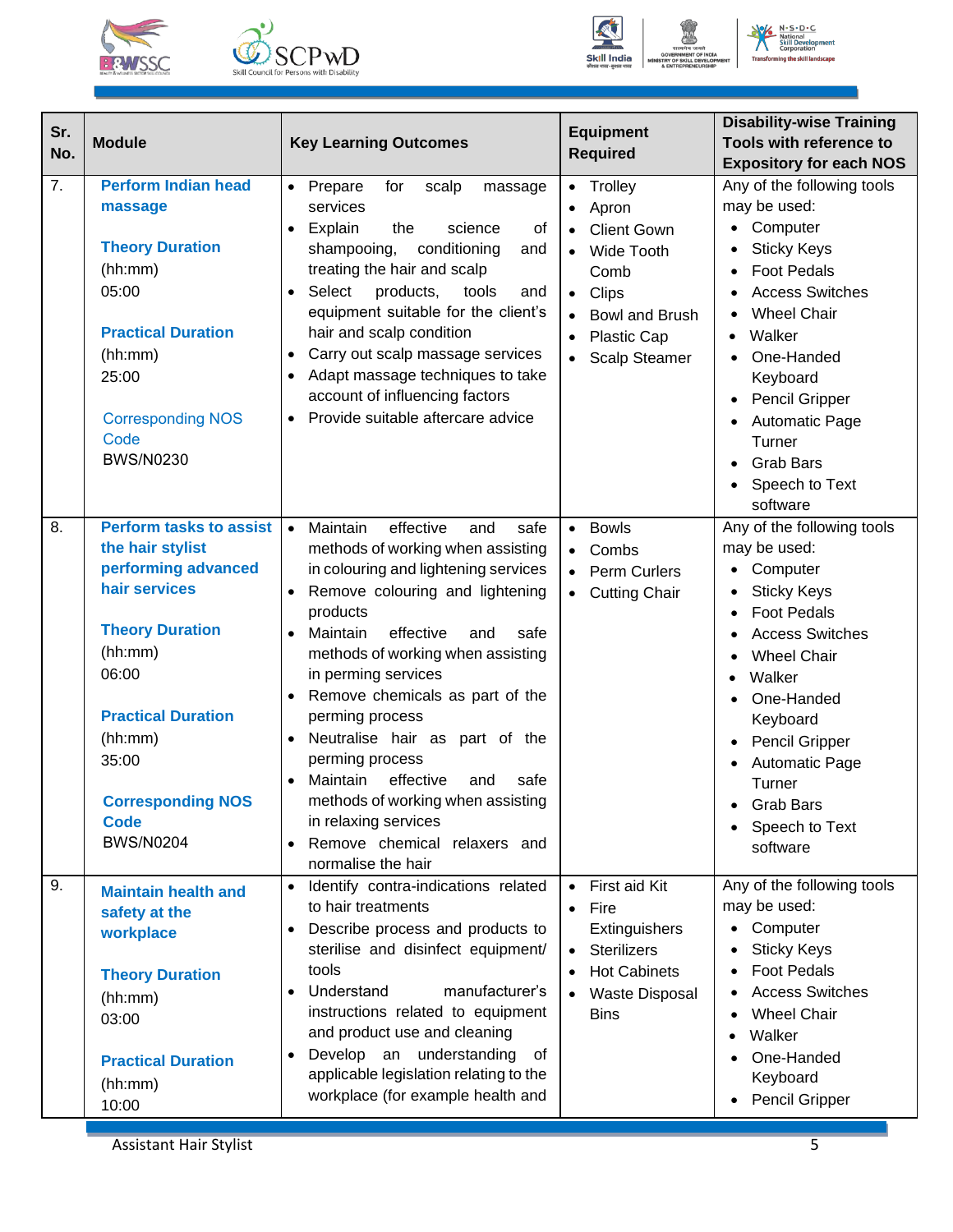





| Sr.<br>No. | <b>Module</b>                                                                                                                                                                                                            | <b>Key Learning Outcomes</b>                                                                                                                                                                                                                                                                                                                                                                                                                                                                                                                                                                                                                                                                                                                                                                                                                                 | <b>Equipment</b><br><b>Required</b> | <b>Disability-wise Training</b><br>Tools with reference to<br><b>Expository for each NOS</b>                                                                                                                                                                                                                      |
|------------|--------------------------------------------------------------------------------------------------------------------------------------------------------------------------------------------------------------------------|--------------------------------------------------------------------------------------------------------------------------------------------------------------------------------------------------------------------------------------------------------------------------------------------------------------------------------------------------------------------------------------------------------------------------------------------------------------------------------------------------------------------------------------------------------------------------------------------------------------------------------------------------------------------------------------------------------------------------------------------------------------------------------------------------------------------------------------------------------------|-------------------------------------|-------------------------------------------------------------------------------------------------------------------------------------------------------------------------------------------------------------------------------------------------------------------------------------------------------------------|
|            | <b>Corresponding NOS</b><br><b>Code</b><br><b>BWS/N9002</b>                                                                                                                                                              | safety, workplace regulations, use<br>of work equipment, control of<br>substances hazardous to health,<br>handling/storage/<br>disposal/<br>cautions of use of products, fire<br>precautions, occurrences, hygiene<br>disposal of<br>practice,<br>waste,<br>environmental protection)<br>Handle, use and store products,<br>and<br>equipment<br>tools<br>safely<br>according to the manufacturer's<br>instructions<br>Sport clean professional uniform,<br>closed-in<br>neat combed<br>hair,<br>footwear<br>Maintain hygiene and cleanliness<br>(shower/bath), oral hygiene (clean<br>teeth, fresh breath)<br>Maintain a hygienic work area<br>adhering to the<br>salon<br>and<br>applicable legal health and safety<br>standards<br>Sanitise hands and clean all<br>$\bullet$<br>working surfaces<br>Dispose waste according to the<br>industrial standards |                                     | • Automatic Page<br>Turner<br><b>Grab Bars</b><br>Speech to Text<br>software                                                                                                                                                                                                                                      |
| 10.        | <b>Create a positive</b><br>impression at the<br>workplace<br><b>Theory Duration</b><br>(hh:mm)<br>03:00<br><b>Practical Duration</b><br>(hh:mm)<br>10:00<br><b>Corresponding NOS</b><br><b>Code</b><br><b>BWS/N9003</b> | expectations<br>Manage<br>client<br>$\bullet$<br>according<br>to their satisfaction<br>levels<br>Behave in a professional manner in<br>٠<br>the workplace<br>effective<br>Use<br>communication<br>techniques when dealing with<br>clients<br>Adapt methods of communication<br>٠<br>to suit different situations and client<br>needs<br>effective<br>consultation<br>Use<br>$\bullet$<br>techniques to identify treatment<br>objectives<br>Provide clear recommendations to<br>the client<br>Maintain client confidentiality<br>$\bullet$<br>Develop an understanding of retail                                                                                                                                                                                                                                                                              | $\bullet$                           | Any of the following tools<br>may be used:<br>Computer<br><b>Sticky Keys</b><br><b>Foot Pedals</b><br>$\bullet$<br><b>Access Switches</b><br><b>Wheel Chair</b><br>Walker<br>One-Handed<br>Keyboard<br><b>Pencil Gripper</b><br><b>Automatic Page</b><br>Turner<br><b>Grab Bars</b><br>Speech to Text<br>software |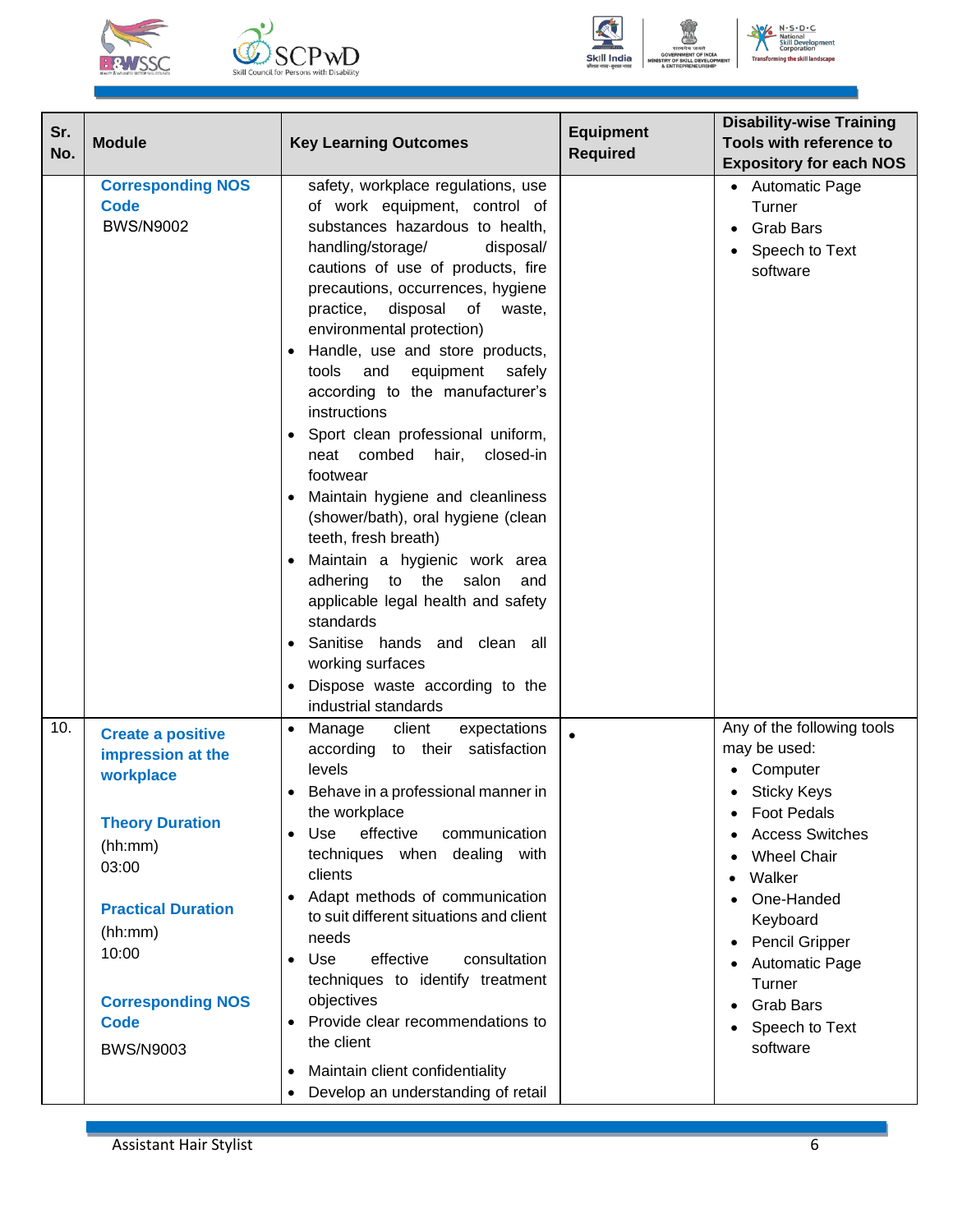





 $N \cdot S \cdot D \cdot C$ ℁

| Sr.<br>No. | <b>Module</b>                                                                                   | <b>Key Learning Outcomes</b>                                                                                                                                                                                                                                                                                                                                                                                                                                                                                                                                                                                                                                                                                                                                                                                                                                                                                                                                                                                                                                                                                                                         | <b>Equipment</b><br><b>Required</b> | <b>Disability-wise Training</b><br>Tools with reference to<br><b>Expository for each NOS</b> |  |
|------------|-------------------------------------------------------------------------------------------------|------------------------------------------------------------------------------------------------------------------------------------------------------------------------------------------------------------------------------------------------------------------------------------------------------------------------------------------------------------------------------------------------------------------------------------------------------------------------------------------------------------------------------------------------------------------------------------------------------------------------------------------------------------------------------------------------------------------------------------------------------------------------------------------------------------------------------------------------------------------------------------------------------------------------------------------------------------------------------------------------------------------------------------------------------------------------------------------------------------------------------------------------------|-------------------------------------|----------------------------------------------------------------------------------------------|--|
|            |                                                                                                 | sales techniques to meet client<br>requirements<br>Maintain client confidentiality<br>Organise<br>service<br>feedback,<br>files/documents<br>• Plan and manage work routine<br>based on salon procedure<br>Manage client scheduling and<br>$\bullet$<br>bookings<br>Maintain the work area, equipment<br>and product stocks to meet the<br>schedule<br>Maintain accurate records<br>of .<br>clients, treatments and product<br>stock levels<br>Accept feedback in a positive<br>work<br>the<br>manner<br>and<br><b>on</b>                                                                                                                                                                                                                                                                                                                                                                                                                                                                                                                                                                                                                            |                                     |                                                                                              |  |
|            | <b>Total Duration</b><br><b>Theory Duration</b><br>50:00<br><b>Practical Duration</b><br>250:00 | shortcomings<br>Unique Equipment Required:<br>Shampoo Station Anatomy and Physiology Charts<br>hand held dryer and attachments<br>different size and types of brushes various combs<br>Trolley, Client Gown, Wide Tooth Comb, Clips, Bowl and Brush, Plastic Cap, Scalp<br>Steamer, Cutting Comb, Section Clips, Water Spray, Scissors (thinning and precision),<br>Razor, Mirror, Cutting Chair, Climazone, Round Brushes (various diameters), Flat<br>Brushes- paddle, Bristle Brushes, Vent Dressing Comb, Back Comb, Curling Tongs -<br>various sizes, Hand Dryer, Diffuser, Hot Rollers, Rollers with Pins, Bendy Rollers, Velcro<br>Rollers, Pin Curl Clips, Crimpers, Hot Brush, Hood Dryer, Measuring Jugs/Scales, Wraps,<br>Foil, Spatulas, Hi/lo-lighting Cap, Cutting Chair, Perm Curlers (various sizes), Tail Comb,<br>End Papers, Cotton Wool, Drip Tray, Plastic Bowl/Neutralizing Sponge, Towels, Tissue<br>Paper, Disposable Gloves, Apron and Cape, Tension Rods, Climazone, Colour Brushes,<br>Gloves, Nonpermeable Cape, Hair Straightener, First aid Kit, Fire Extinguishers,<br>Sterilizers, Hot Cabinets, Waste Disposal Bins |                                     |                                                                                              |  |

Grand Total Course Duration: **300 Hours, 0 Minutes**

*(This syllabus/ curriculum has been approved by Beauty & Wellness Sector Skill Council)*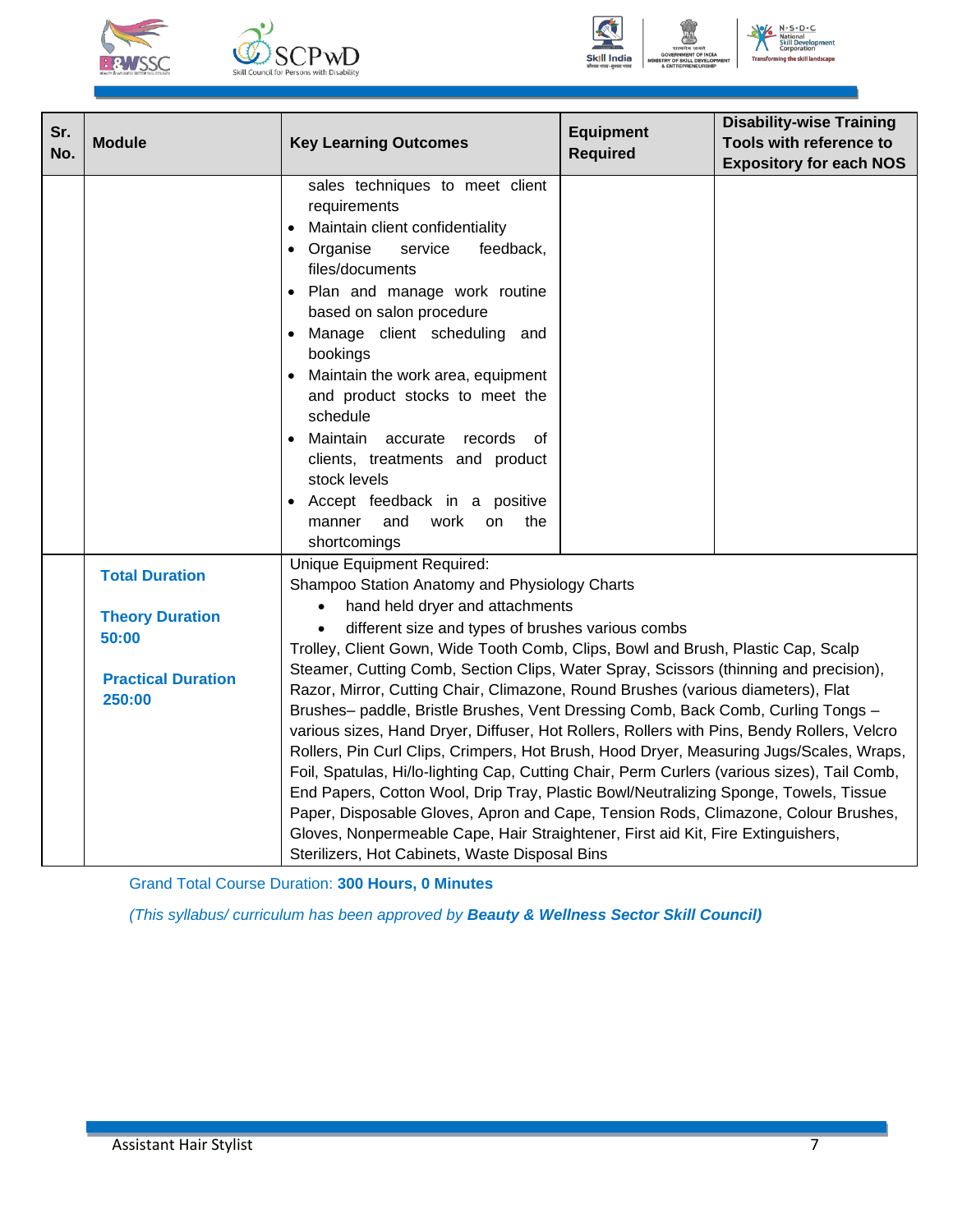



### <span id="page-10-0"></span>**Trainer Prerequisites for Job role: "Assistant Hair Stylist" mapped to Qualification Pack: "PWD/BWS/Q0201" Version 2.0**

| Sr. No.        | Area                                                | <b>Details</b>                                                                                                                                                                                                                                                                                                                                                                              |
|----------------|-----------------------------------------------------|---------------------------------------------------------------------------------------------------------------------------------------------------------------------------------------------------------------------------------------------------------------------------------------------------------------------------------------------------------------------------------------------|
| 1              | <b>Job Description</b>                              | To deliver accredited training service, mapping to the curriculum detailed<br>above in accordance with the Qualification Pack PWD/BWS/Q0201<br>Version 2.0                                                                                                                                                                                                                                  |
| $\overline{2}$ | <b>Personal Attributes</b>                          | Aptitude for conducting training, and pre/ post work to ensure competent,<br>employable candidates at the end of the training. Strong communication<br>skills, interpersonal skills, ability to work as part of a team; a passion for<br>quality and for developing others; well- organized and focused, eager to<br>learn and keep oneself updated with the latest in the mentioned field. |
| 3              | <b>Minimum Educational</b><br><b>Qualifications</b> | Graduate with cosmetology/Beauty & Wellness certificate or Diploma in<br>beauty or hair dressing/any international diploma in Hairdressing of 6<br>months duration with 1-year experience as a hair stylist. OR 10th pass<br>with 5 years' experience in requisite domain OR 12th pass with 5 years'<br>experience in requisite domain.                                                     |
| 4a             | <b>Domain Certification</b>                         | Certified for Job Role: "Assistant Hair Stylist"<br>mapped to QP:<br>"BWS/Q0201". Minimum accepted score is 80%.                                                                                                                                                                                                                                                                            |
| 4b             | <b>Platform Certification</b>                       | Recommended that the Trainer is certified for the Job Role: "Trainer",<br>mapped to the Qualification Pack: "MEP/Q2601". Minimum accepted<br>score is 80%.                                                                                                                                                                                                                                  |
| 4c             | <b>Disability specific Top</b><br>Up module         | The Inclusive Trainer should have mandatory certification in Disability<br>Specific Top Up Training conducted by SCPwD with minimum accepted<br>score of 80% as per SCPwD guidelines.                                                                                                                                                                                                       |
| 5              | <b>Experience</b>                                   | 1-year experience as a hair stylist. Work experience in Beauty &<br>Wellness segment (at least 1 year). Good knowledge of sector related<br>services/processes with prior experience in training/teaching.                                                                                                                                                                                  |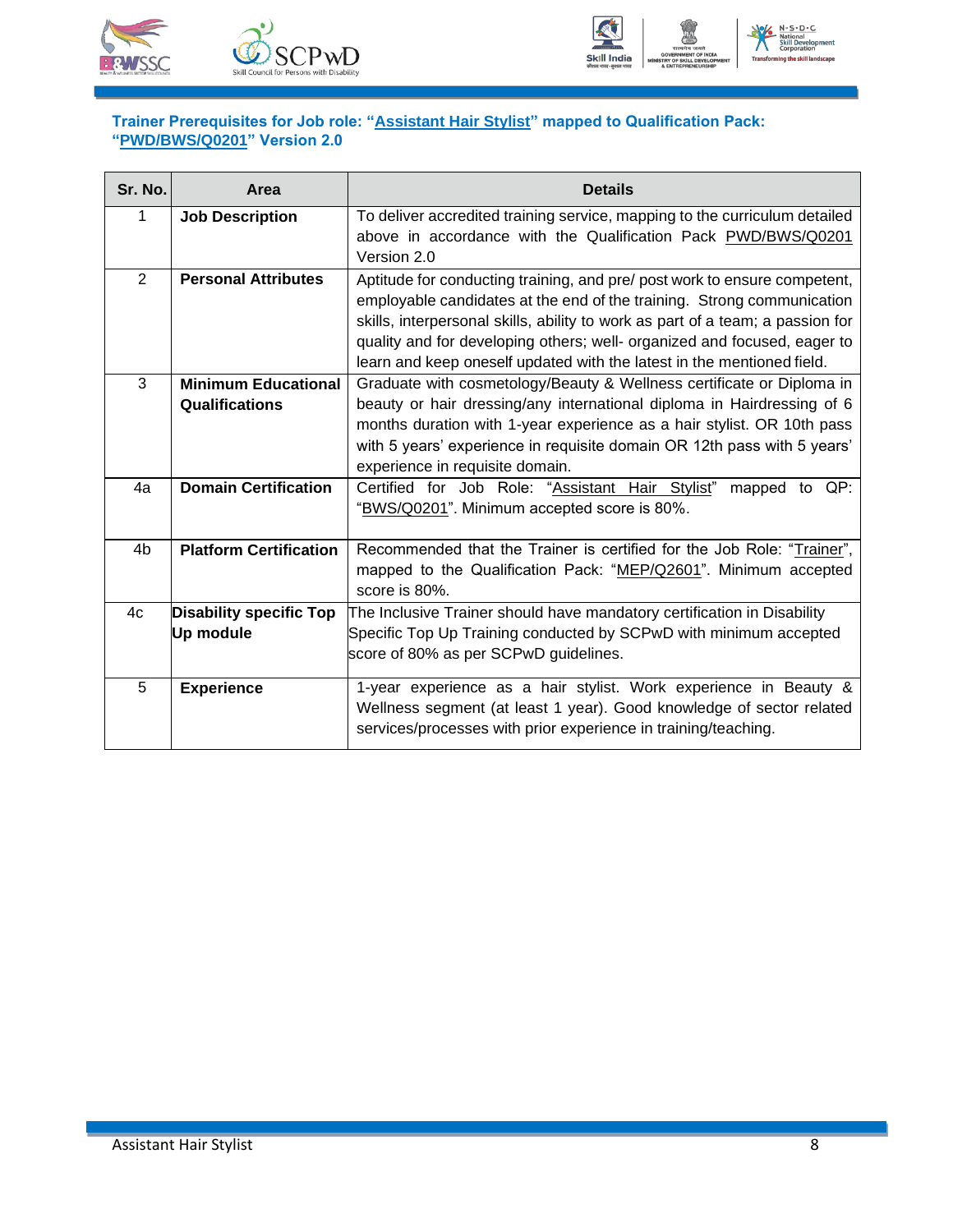





### **CRITERIA FOR ASSESSMENT OF TRAINEES**

<span id="page-11-0"></span>**Job Role:** Assistant Hair Stylist

**Qualification Pack:** PWD/BWS/Q0201 **Expository:** Locomotor Disability(E001) **Sector Skill Council: Beauty & Wellness** 

#### **Guidelines for Assessment:**

1. Criteria for assessment for each Qualification Pack will be created by the Sector Skill Council. Each Performance Criteria (PC) will be assigned marks proportional to its importance in NOS. SSC will also lay down proportion of marks for Theory and Skills Practical for each PC

2. The assessment for the theory part will be based on knowledge bank of questions created by the SSC

3. Assessment will be conducted for all compulsory NOS, and where applicable, on the selected elective/option NOS/set of NOS.

4. Individual assessment agencies will create unique question papers for theory part for each candidate at each examination/training center (as per assessment criteria below)

5. Individual assessment agencies will create unique evaluations for skill practical for every student at each examination/ training center based on this criteria

6. To pass the Qualification Pack , every trainee should score a minimum of 50% inaggregate

7. In case of unsuccessful completion, the trainee may seek reassessment on the Qualification Pack.

| Assessable<br><b>Outcomes</b>               | <b>Assessment</b><br>Criteria                                                                                                                        | Total<br><b>Marks</b> | Out<br><b>of</b> | <b>Theory</b>  | <b>Practical</b><br><b>Skills</b> |
|---------------------------------------------|------------------------------------------------------------------------------------------------------------------------------------------------------|-----------------------|------------------|----------------|-----------------------------------|
| <b>BWS/N9001</b><br>Prepare and<br>maintain | PC1. ensure that ambient conditions are suitable for the<br>client and the service procedures to be carried out in a<br>hygiene and safe environment |                       | 12               | $\overline{2}$ | 10                                |
| work area                                   | PC2. identify and select suitable equipment and<br>products required for the respective services                                                     |                       | 16               | 3              | 13                                |
|                                             | PC3. set up the equipment and prepare the products<br>for services in adherence to the salon procedures and<br>product/ equipment guidelines         |                       | 19               | 4              | 15                                |
|                                             | PC4. place and organize the products in a trolley or<br>area convenient and efficient for service delivery                                           | 100                   | 10               | 1              | 9                                 |
|                                             | PC5. prepare sterilisation solution as per organisational<br>standards using approved products and as per<br>manufacturer's instructions             |                       | 16               | 4              | 12                                |
|                                             | PC6. sterilize, disinfect and place the tools on the tray<br>as per organisational standards using recommended<br>solutions and conditions           |                       | 13               | 4              | 9                                 |
|                                             | PC7. dispose waste materials in adherence to the salon's<br>and industry requirements                                                                |                       | 6                | 1              | 5                                 |
|                                             | PC8. store records, materials and equipment securely<br>in line with the salon's policies                                                            |                       | 8                | 2              | 6                                 |
|                                             |                                                                                                                                                      | Total                 | 100              | 21             | 79                                |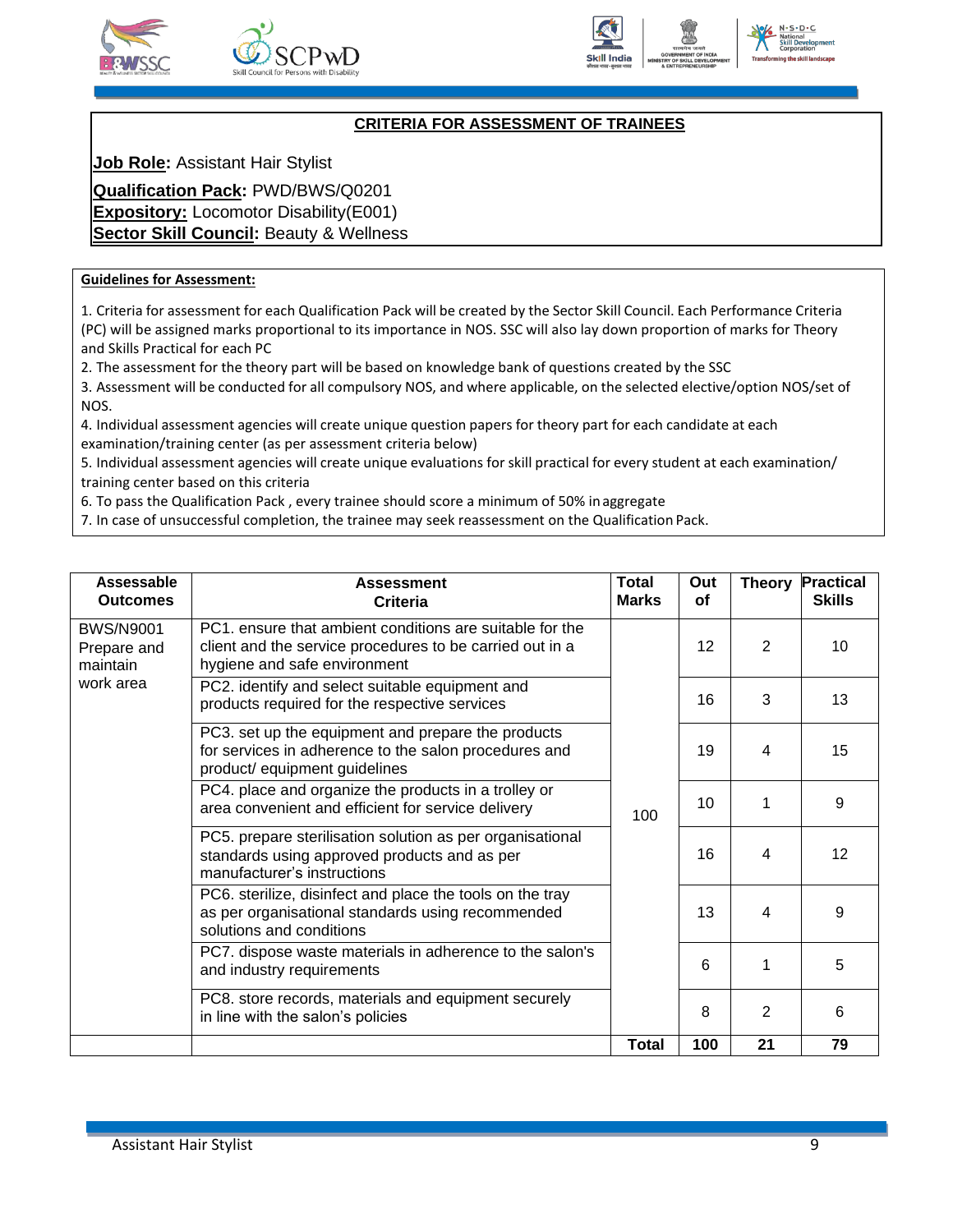





| <b>BWS/N0201</b><br>Perform<br>basic<br>blow<br>drying of hair | PC1.comply with health and safety standards and<br>processes laid out by manufacturer and the establishment,<br>self,<br>co-workers,<br>protect<br>organisation<br>to<br>and<br>customers/visitors                                                                      |              | 4   | 1.5         | 2.5            |
|----------------------------------------------------------------|-------------------------------------------------------------------------------------------------------------------------------------------------------------------------------------------------------------------------------------------------------------------------|--------------|-----|-------------|----------------|
|                                                                | PC2.use suitable consultation techniques to identify the<br>client's wishes for the desired look before carrying out blow<br>drying procedure including with guardians/parents for minors                                                                               |              | 6   | 2           | 4              |
|                                                                | PC3.ensure a guardian/parent is present for minors under age<br>14                                                                                                                                                                                                      |              | 3   | 0.5         | 2.5            |
|                                                                | PC4.carry out the process using the tools and materials as<br>laid down by the salon                                                                                                                                                                                    |              | 5   | 1           | 4              |
|                                                                | PC5.confirm blow drying requirements and any special<br>instructions with the client                                                                                                                                                                                    |              | 5   | 1           | 4              |
|                                                                | PC6.apply hair products, if required, following the stylist's<br>instructions                                                                                                                                                                                           |              | 6   | 1.5         | 4.5            |
|                                                                | PC7.use techniques and carry out checks to minimise the risk<br>of damage to the hair and client discomfort                                                                                                                                                             |              | 6   | 2           | 4              |
|                                                                | PC8.blow dry using sections of hair that are convenient<br>and efficient and as per styling tool size                                                                                                                                                                   |              | 5   | 1           | 4              |
|                                                                | PC9.check regularly whether client is comfortable during the<br>drying process, if not work to increase comfort levels                                                                                                                                                  | 100          | 5   | 1.5         | 3.5            |
|                                                                | PC10.maintain even tension throughout the blow drying<br>process                                                                                                                                                                                                        |              | 6   | 1.5         | 4.5            |
|                                                                | PC11.check temperature of the styling equipment to ensure<br>it is in comfortable and approved range                                                                                                                                                                    |              | 4   | $\mathbf 1$ | 3              |
|                                                                | PC12.use back combing and back brushing techniques<br>to achieve desired look                                                                                                                                                                                           |              | 5   | $\mathbf 1$ | 4              |
|                                                                | PC13.use tools and equipment effectively to achieve<br>the required result                                                                                                                                                                                              |              | 5   | $\mathbf 1$ | 4              |
|                                                                | PC14.ask questions to check with the client their satisfaction<br>with the finished result                                                                                                                                                                              |              | 5   | 2           | 3              |
|                                                                | PC15.use finger drying to shape hair, achieve volume,<br>balance, direction and desired look                                                                                                                                                                            |              | 4   | 1           | 3              |
|                                                                | PC16.use flat brush/paddle brush to straighten hair                                                                                                                                                                                                                     |              | 5   | 1           | 4              |
|                                                                | PC17.use thermal/rollers for hair setting with curls                                                                                                                                                                                                                    |              | 6   | 1           | 5              |
|                                                                | PC18.work minimising wastage of products                                                                                                                                                                                                                                |              | 5   | 1.5         | 3.5            |
|                                                                | PC19.thank customer for feedback post-service, where<br>customer is not satisfied with service take actions to resolve<br>matter to customer satisfaction or refer to supervisor if<br>actions beyond scope of authority or no action is possible to<br>mitigate damage |              | 5   | 1.5         | 3.5            |
|                                                                | PC20.provide specific after-care advice to the client to<br>maintain and protect hair from damage, frequency of future                                                                                                                                                  |              | 5   | 1.5         | 2.5            |
|                                                                | services, etc.                                                                                                                                                                                                                                                          |              |     |             |                |
|                                                                |                                                                                                                                                                                                                                                                         | <b>Total</b> | 100 | 26          | 73             |
| <b>BWS/N0202</b><br>Shampoo                                    | PC1.adhere to the health and safety standards laid out by the<br>manufacturer and salon                                                                                                                                                                                 |              | 3   | 1           | $\overline{2}$ |
| and<br>condition                                               | PC2.position self and client throughout service to<br>ensure privacy, comfort and safety                                                                                                                                                                                | 100          | 4   | $\mathbf 1$ | 3              |
| hair<br>and<br>scalp                                           | PC3.prepare yourself, the client and work area for<br>shampoo and conditioning services                                                                                                                                                                                 |              | 4   | $\mathbf 1$ | 3              |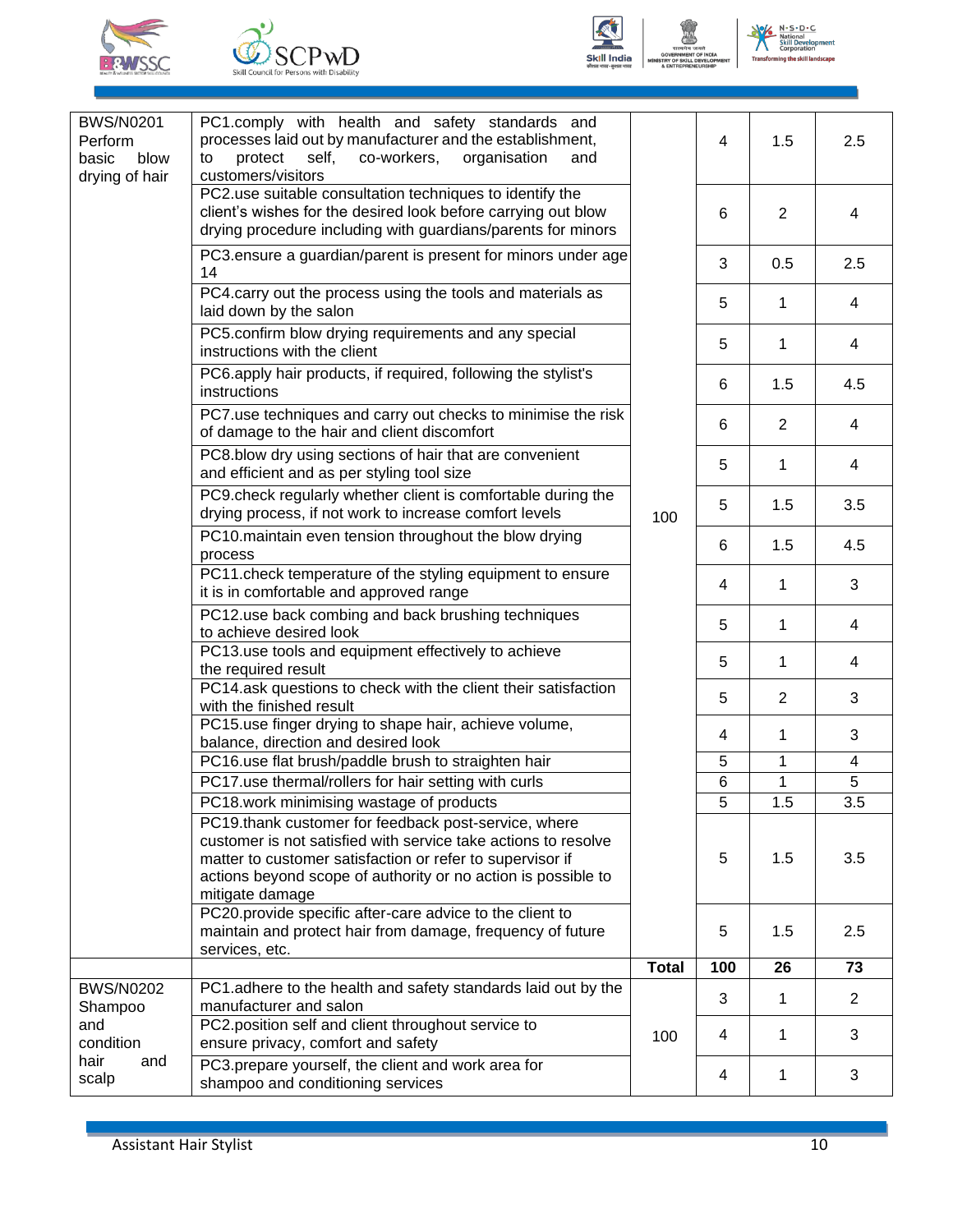





| PC4.ask relevant questions to consult with the client to<br>identify the condition of the hair and scalp, provide<br>suitable services and apply relevant procedures                                    | 4 | 1.5          | 2.5            |
|---------------------------------------------------------------------------------------------------------------------------------------------------------------------------------------------------------|---|--------------|----------------|
| PC5.ask relevant and effective questions to clarify the<br>client's understanding and expectation prior to<br>commencement of service                                                                   | 4 | 1.5          | 2.5            |
| PC6.select and prepare products, tools and equipment that<br>are suitable for the client's hair and scalp condition, that<br>meet client's needs and service plan                                       | 4 | 1            | 3              |
| PC7.carry out the procedure using methods that minimise<br>risk of cross infection                                                                                                                      | 6 | 1.5          | 4.5            |
| PC8.apply shampoo using rotary massage technique                                                                                                                                                        | 3 | $\mathbf{1}$ | 2              |
| PC9.carry out and adapt massage techniques to suit the<br>client needs and to perform the service plan                                                                                                  | 5 | 1            | 4              |
| PC10.check the water temperature and flow to meet the<br>needs of the service procedure and client comfort                                                                                              | 4 | 1            | 3              |
| PC11.leave the hair clean and free of products, dirt, and<br>grease after the shampoo                                                                                                                   | 3 | 0.5          | 2.5            |
| PC12.perform and follow an accurate shampoo and<br>conditioning service ensuring the client is comfortable<br>throughout the process                                                                    | 5 | 1            | 4              |
| PC13.complete the shampooing and conditioning process<br>with suitable towel wrap procedure to remove excess<br>remaining water and reposition the client comfortably for<br>completion of service      | 4 | 1            | 3              |
| PC14.detangle hair without causing damage to hair or<br>scalp using a tooth comb                                                                                                                        | 5 | 1            | 4              |
| PC15.check the client's comfort and wellbeing throughout<br>the service and adapt procedures to ensure the same,<br>reassure the client with necessary information and positive<br>comments as required | 4 | 0.5          | 3.5            |
| PC16.perform and adapt the service procedure using<br>materials, equipment and techniques correctly and safely<br>to meet the needs of the client                                                       | 5 | 1            | 4              |
| PC17.promptly refer problems that cannot be solved to the<br>relevant superior for action                                                                                                               | 3 | 1.5          | 1.5            |
| PC18.complete the service procedure to the satisfaction<br>of the client in a commercially or professionally<br>acceptable time as per organisational standards and<br>client needs                     | 4 | 1            | 3              |
| PC19 ensure the work area is kept clean and tidy<br>during the service                                                                                                                                  | 3 | 0            | 3              |
| PC20.dispose waste materials as per organisational<br>standards in a safe and hygienic manner                                                                                                           | 3 | 0.5          | 2.5            |
| PC21. record the service details accurately as per salon<br>policy and procedures                                                                                                                       | 3 | 1.5          | 1.5            |
| PC22.store information securely in line with the salon's<br>policies and procedures                                                                                                                     | 3 | 1.5          | 1.5            |
| PC23.provide correct, specific after-procedure, homecare<br>advice, recommendations for product use and further<br>services to the client, as per manufacturer instructions and<br>salon                | 3 | 1            | $\overline{2}$ |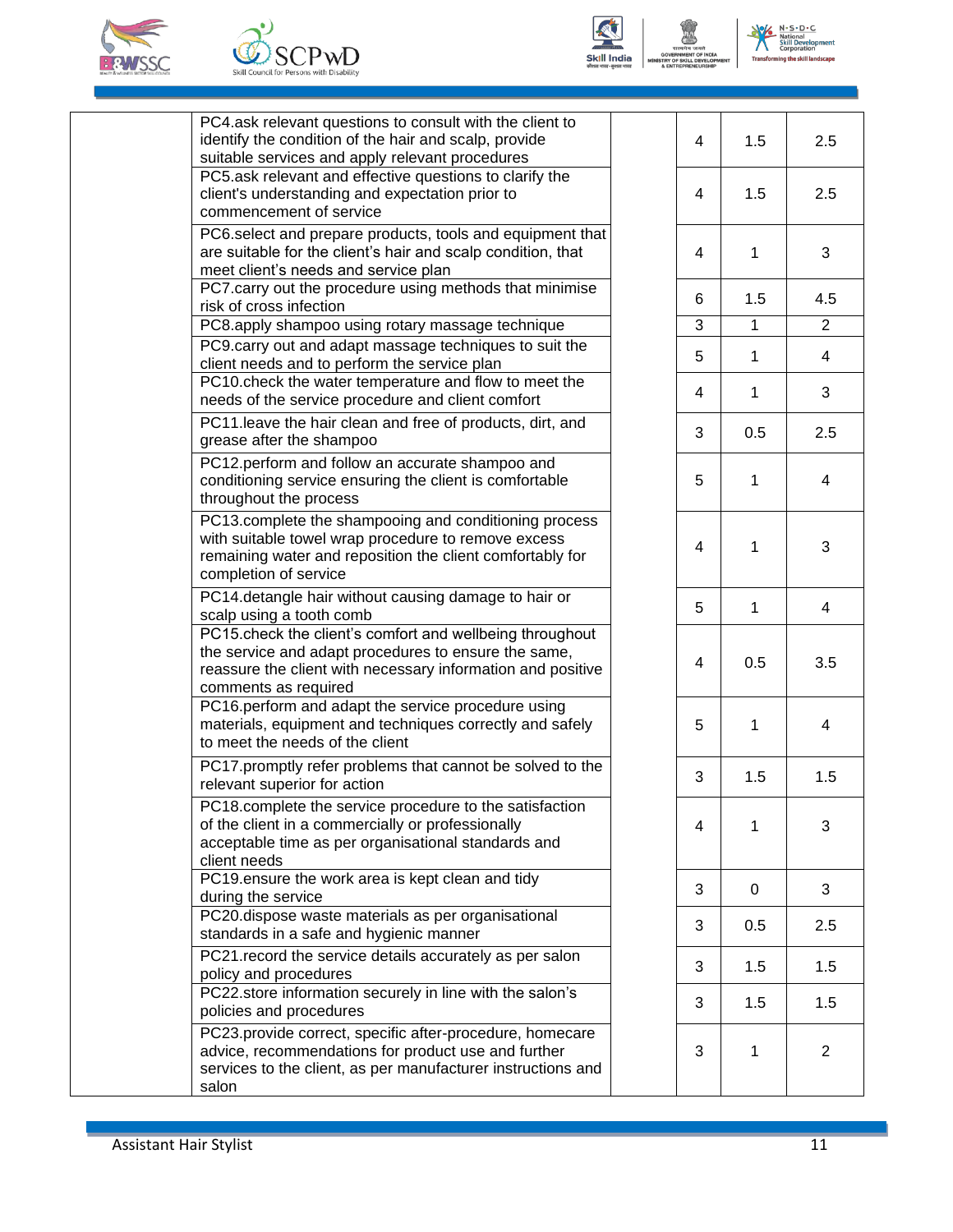





|                                               | standards                                                                                                                                                                                                      |              |                |             |                |
|-----------------------------------------------|----------------------------------------------------------------------------------------------------------------------------------------------------------------------------------------------------------------|--------------|----------------|-------------|----------------|
|                                               | PC24.ask questions to check with the client their<br>satisfaction with the finished result                                                                                                                     |              | 4              | 1.5         | 2.5            |
|                                               | PC25.thank customer for feedback post-service, where<br>customer is not satisfied with service take actions to<br>resolve matter to customer satisfaction or apologise for<br>the same and refer to supervisor |              | 4              | 1           | 3              |
|                                               | PC26.minimize the wastage of products by using<br>products economically, by storing products and<br>chemicals as per manufacturer's instructions                                                               |              | 3              | 1           | $\overline{2}$ |
|                                               |                                                                                                                                                                                                                | <b>Total</b> | 100            | 27          | 73             |
| <b>BWS/N0203</b><br>Perform<br>basic hair cut | PC1.ensure the health and safety standards and processes<br>laid out by manufacturer and the salon are followed to<br>perform the operation and secure self, workplace, co-<br>workers and clients             |              | 4              | 1           | 3              |
|                                               | PC2.use suitable consultation techniques to identify the<br>client's wishes for the desired look before cutting the hair<br>including with guardians/parents for minors                                        |              | 5              | 1.5         | 3.5            |
|                                               | PC3.ensure a guardian/parent is present for minors under<br>age 14                                                                                                                                             |              | 3              | 0.5         | 2.5            |
|                                               | PC4.identify contra-indications that may restrict or<br>limit provision of services                                                                                                                            | 100          | 4              | 1           | 3              |
|                                               | PC5.use tools and products that are safe and fit for<br>purpose                                                                                                                                                |              | $\overline{4}$ | 0.5         | 3.5            |
|                                               | PC6.explore the variety of looks with the client using<br>relevant visual aids to identify client preference and<br>selection                                                                                  |              | 6              | 1           | 5              |
|                                               | PC7.identify and advise the customer on any factors<br>which may limit, prevent or affect their choice of look                                                                                                 |              | 6              | 1.5         | 4.5            |
|                                               | PC8.confirm with the client the look agreed before<br>commencing                                                                                                                                               |              | 3              | 0.5         | 2.5            |
|                                               | PC9.prepare the client's hair prior to cutting in straight<br>cut, "V" or "U"                                                                                                                                  |              | 6              | 1           | 5              |
|                                               | PC10.establish and follow suitable hair cutting guidelines<br>provided in organisational standards, training or manuals                                                                                        |              | $\overline{7}$ | 2           | 5              |
|                                               | PC11.consult with the client during the cutting service to<br>confirm accurate progress towards the desired look                                                                                               |              | 5              | 1           | 4              |
|                                               | PC12.perform the basic one length hair cut to achieve the<br>desired look                                                                                                                                      |              | 5              | 1           | 4              |
|                                               | PC13.cut using various techniques                                                                                                                                                                              |              | 6              | 1           | 5              |
|                                               | PC14.create suitable neckline shapes as per client<br>preference                                                                                                                                               |              | 5              | 1           | 4              |
|                                               | PC15.take suitable remedial action to resolve any<br>problems arising during the cutting service                                                                                                               |              | 4              | 1           | 3              |
|                                               | PC16.ensure the work area is kept clean and tidy during<br>the service                                                                                                                                         |              | $\overline{2}$ | $\mathbf 0$ | $\overline{2}$ |
|                                               | PC17.get confirmation from the client on the accuracy of<br>the finished look in relation to client's expectation                                                                                              |              | 4              | 1           | 3              |
|                                               | PC18.provide advice and recommendations accurately and<br>constructively for hair care post cutting                                                                                                            |              | 5              | 1           | 4              |
|                                               | PC19.provide the client suitable advice on the maintenance<br>of their look                                                                                                                                    |              | 4              | 1           | 3              |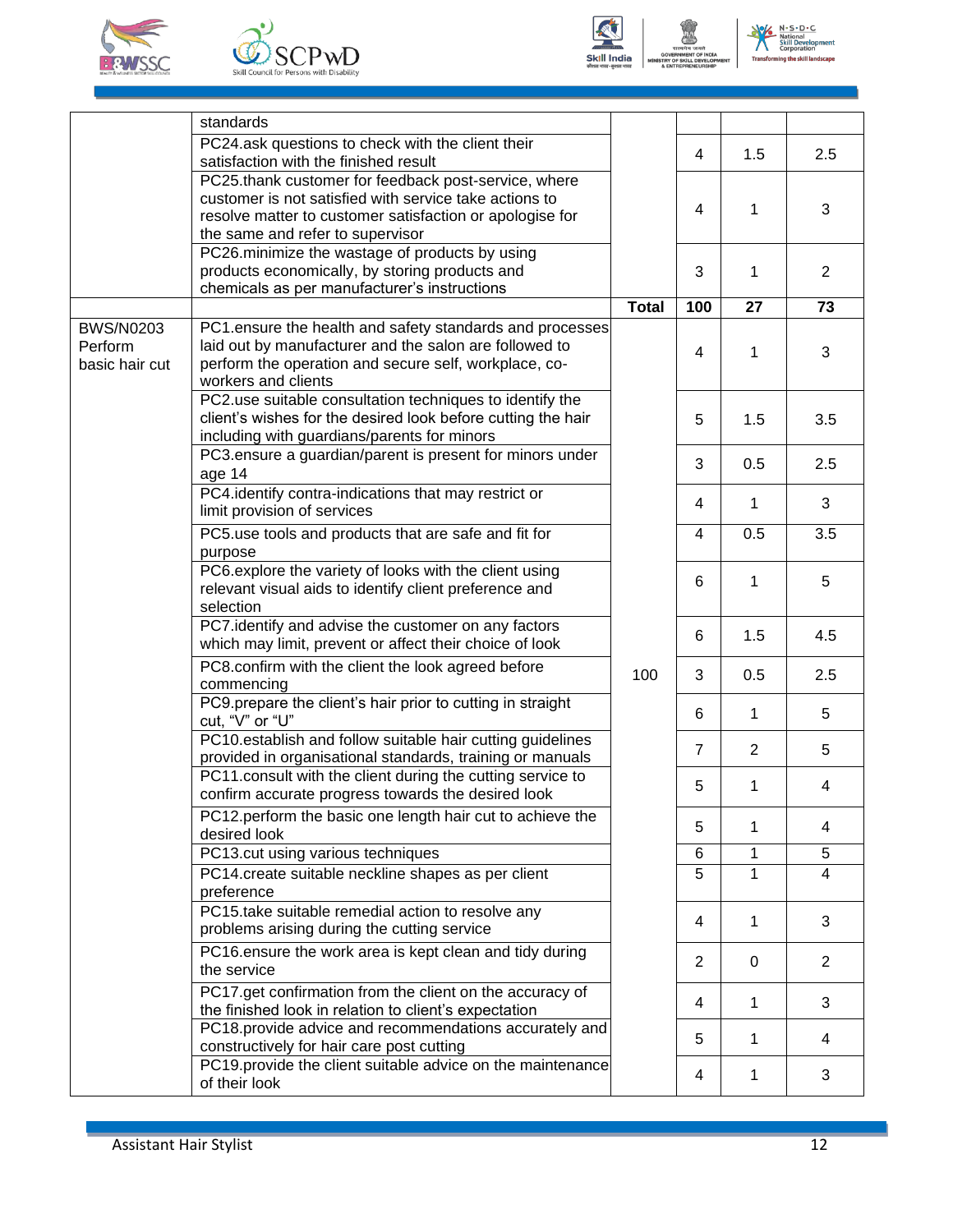







|                                  | PC20.dispose waste materials as per organisational<br>standards in a safe and hygienic manner                                                                                                                                                                           |              | $\overline{2}$ | 0              | $\overline{2}$ |
|----------------------------------|-------------------------------------------------------------------------------------------------------------------------------------------------------------------------------------------------------------------------------------------------------------------------|--------------|----------------|----------------|----------------|
|                                  | PC21. record details of the procedure accurately as per<br>organisational policy and approved practice                                                                                                                                                                  |              | 3              | 1.5            | 1.5            |
|                                  | PC22.store information securely in line with the salon's<br>policies                                                                                                                                                                                                    |              | 3              | $\mathbf{1}$   | $\overline{2}$ |
|                                  | PC23.thank customer for feedback post-service, where<br>customer is not satisfied with service take actions to<br>resolve matter to customer satisfaction or refer to<br>supervisor if actions beyond scope of authority or no<br>action is possible to mitigate damage |              | 4              | $\mathbf 1$    | 3              |
|                                  |                                                                                                                                                                                                                                                                         | <b>Total</b> | 100            | 22             | 78             |
| <b>BWS/N0209</b><br>Apply colour | PC1.adhere to the health and safety standards laid out by<br>the manufacturer and salon                                                                                                                                                                                 |              | 4              | 1              | 3              |
| to hair                          | PC2.consult the client by questioning to identify<br>contra-indications to hair and make-up products                                                                                                                                                                    |              | 6              | $\overline{2}$ | 4              |
|                                  | PC3.prepare yourself, the client and work area for<br>hair colouring services where required                                                                                                                                                                            |              | 5              | 1              | 4              |
|                                  | PC4.position self and client to ensure privacy,<br>comfort and safety, throughout the service                                                                                                                                                                           |              | 5              | 1              | 4              |
|                                  | PC5.select products, tools and equipment based on the<br>results of client consultation, hair analysis and any tests<br>conducted, which will best achieve desired results safely                                                                                       |              | 6              | 2              | 4              |
|                                  | PC6.ask relevant and effective questions to clarify the<br>client's understanding and expectation prior to<br>commencement of service                                                                                                                                   |              | 5              | 1.5            | 3.5            |
|                                  | PC7.mix the colours accurately as per manufacturer<br>instructions                                                                                                                                                                                                      |              | 5              | $\overline{2}$ | 3              |
|                                  | PC8.apply colours in sections neatly, taking into<br>account various influencing factors                                                                                                                                                                                |              | 5              | 1              | 4              |
|                                  | PC9.promptly refer problems that cannot be solved to the<br>relevant person/ senior hair stylist for action                                                                                                                                                             | 100          | 5              | 1.5            | 3.5            |
|                                  | PC10.apply colour using techniques that reduce the<br>risk of colour being spread to the client's skin, clothes<br>and surrounding areas                                                                                                                                |              | $\overline{7}$ | $\overline{2}$ | 5              |
|                                  | PC11.monitor accurately the development of colour as<br>required, follow the manufacturer's instructions to ensure<br>desired development                                                                                                                               |              | 7              | $\overline{2}$ | 5              |
|                                  | PC12.remove the colour products thoroughly from the hair<br>and leave the hair free of any colouring products                                                                                                                                                           |              | 6              | $\overline{2}$ | 4              |
|                                  | PC13.apply a suitable conditioner, post colour application<br>or service to the hair following manufacturer's instructions                                                                                                                                              |              | 6              | 1              | 5              |
|                                  | PC14.work minimising wastage of products                                                                                                                                                                                                                                |              | 5              | 1              | 4              |
|                                  | PC15.check the client's comfort and wellbeing throughout<br>the service and adapt procedures to ensure the same,<br>reassure the client with necessary information and positive<br>comments as required                                                                 |              | 5              | 1              | 4              |
|                                  | PC16.complete the procedure to the satisfaction of the<br>client in a commercially acceptable time and as per<br>organisation standards                                                                                                                                 |              | 5              | $\overline{2}$ | 3              |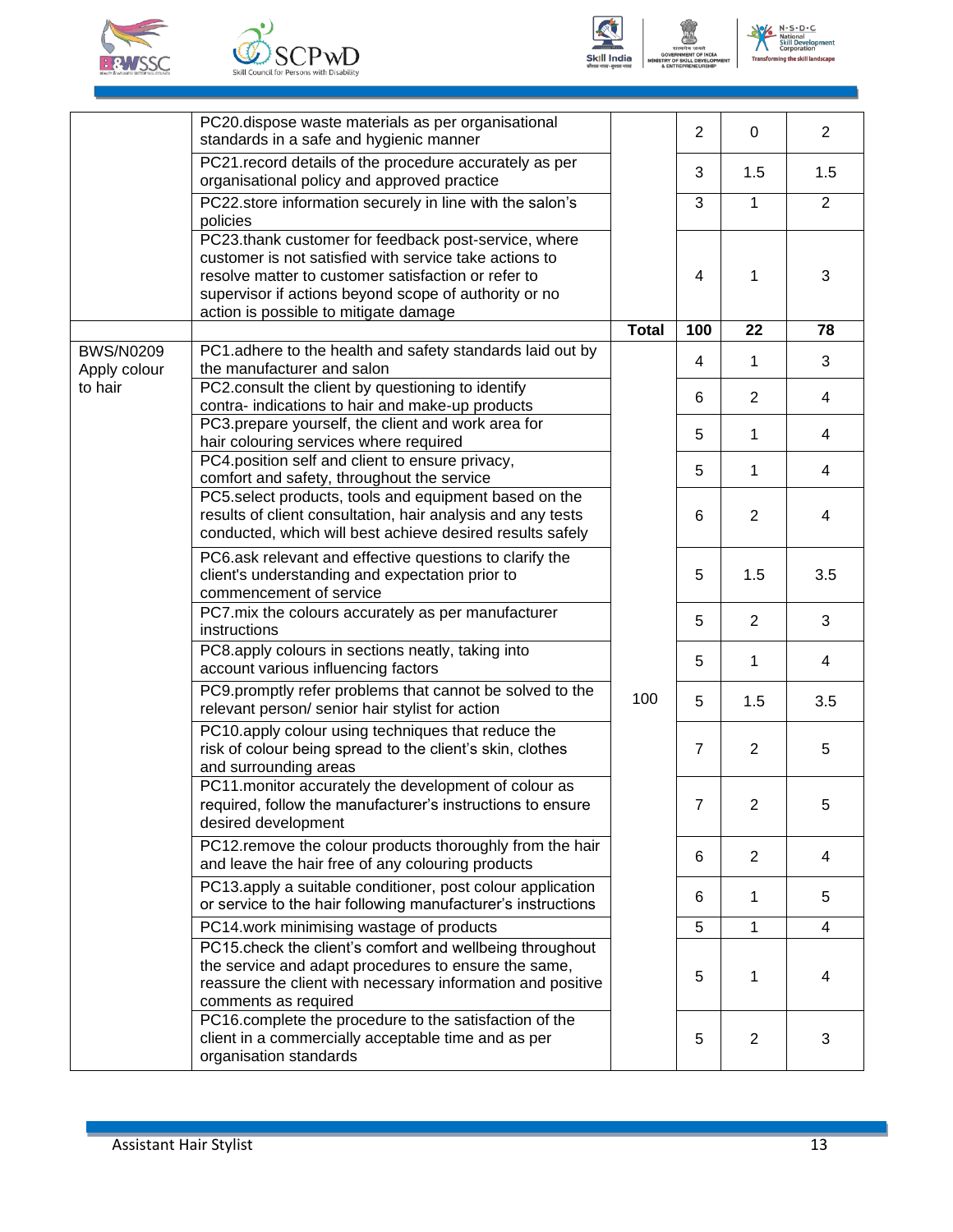







|                  | PC17 record details of the procedure accurately as per<br>organisation standards                                                                                                                        |              | 5   | $\overline{2}$ | 3              |
|------------------|---------------------------------------------------------------------------------------------------------------------------------------------------------------------------------------------------------|--------------|-----|----------------|----------------|
|                  | PC18.store information securely in line with the salon's<br>policies                                                                                                                                    |              | 4   | $\overline{2}$ | $\overline{2}$ |
|                  | PC19.provide specific after-procedure, homecare                                                                                                                                                         |              | 4   | 1              | 3              |
|                  | advice and recommendations for product use and<br>further s to the client                                                                                                                               |              |     |                |                |
|                  |                                                                                                                                                                                                         | <b>Total</b> | 100 | 29             | 71             |
| <b>BWS/N0230</b> | PC1.adhere to the health and safety standards laid out                                                                                                                                                  |              |     |                |                |
| Perform Indian   | by the manufacturer and salon                                                                                                                                                                           |              | 3   | 1              | $\overline{2}$ |
| head massage     | PC2.position self and client in a manner to ensure privacy,<br>comfort and safety, throughout the service                                                                                               |              | 4   | 1              | 3              |
|                  | PC3.prepare yourself, the client and work area for head<br>massage                                                                                                                                      |              | 4   | 1              | 3              |
|                  | PC4.ask relevant questions to consult with the client to<br>identify the condition of the hair and scalp and provide the<br>suitable services                                                           |              | 4   | 1.5            | 2.5            |
|                  | PC5.ask relevant and effective questions to clarify the<br>client's understanding and expectation prior to<br>commencement of service procedures                                                        |              | 4   | 1.5            | 2.5            |
|                  | PC6.identify contra-indications if any that restrict the<br>services or products sought by the customer                                                                                                 |              | 3   | 0.5            | 2.5            |
|                  | PC7.explain politely to the customer why service is denied                                                                                                                                              |              | 5   | 1.5            | 3.5            |
|                  | or modified in case done so for contra-indications<br>PC8.work minimising risk of cross infections                                                                                                      |              | 4   | 1              | 3              |
|                  | PC9.select and prepare products, tools and equipment that<br>are suitable for the client's head massage to meet to the<br>client's needs and service plan                                               |              | 4   | 0.5            | 3.5            |
|                  | PC10.perform a pre-shampoo or other relevant<br>procedure in accordance with the required service                                                                                                       |              | 5   | 1              | 4              |
|                  | PC11.select a suitable medium and perform hair spa                                                                                                                                                      | 100          | 5   | 1              | 4              |
|                  | and the head massage<br>PC12.perform various massage techniques to complete the                                                                                                                         |              |     |                |                |
|                  | service as required                                                                                                                                                                                     |              | 5   | 1              | 4              |
|                  | PC13.apply suitable pressure on the marma pressure<br>points as per requirement taking care of client comfort                                                                                           |              | 4   | 1              | 3              |
|                  | PC14.perform post massage services or procedures<br>in accordance with the requirements of products,<br>skin, hair structure, and type                                                                  |              | 5   | 1              | 4              |
|                  | PC15.check the client's comfort and wellbeing throughout<br>the service and adapt procedures to ensure the same,<br>reassure the client with necessary information and positive<br>comments as required |              | 4   | 0.5            | 3.5            |
|                  | PC16.perform and adapt the service procedure using<br>materials, equipment and techniques correctly and safely<br>to meet the needs of the client                                                       |              | 5   | 1              | 4              |
|                  | PC17.promptly refer problems that cannot be solved to the<br>relevant superior for action                                                                                                               |              | 5   | 2.5            | 2.5            |
|                  | PC18.complete the service to the satisfaction of the<br>client in a commercially acceptable time and as per<br>organisational standards                                                                 |              | 5   | 1              | 4              |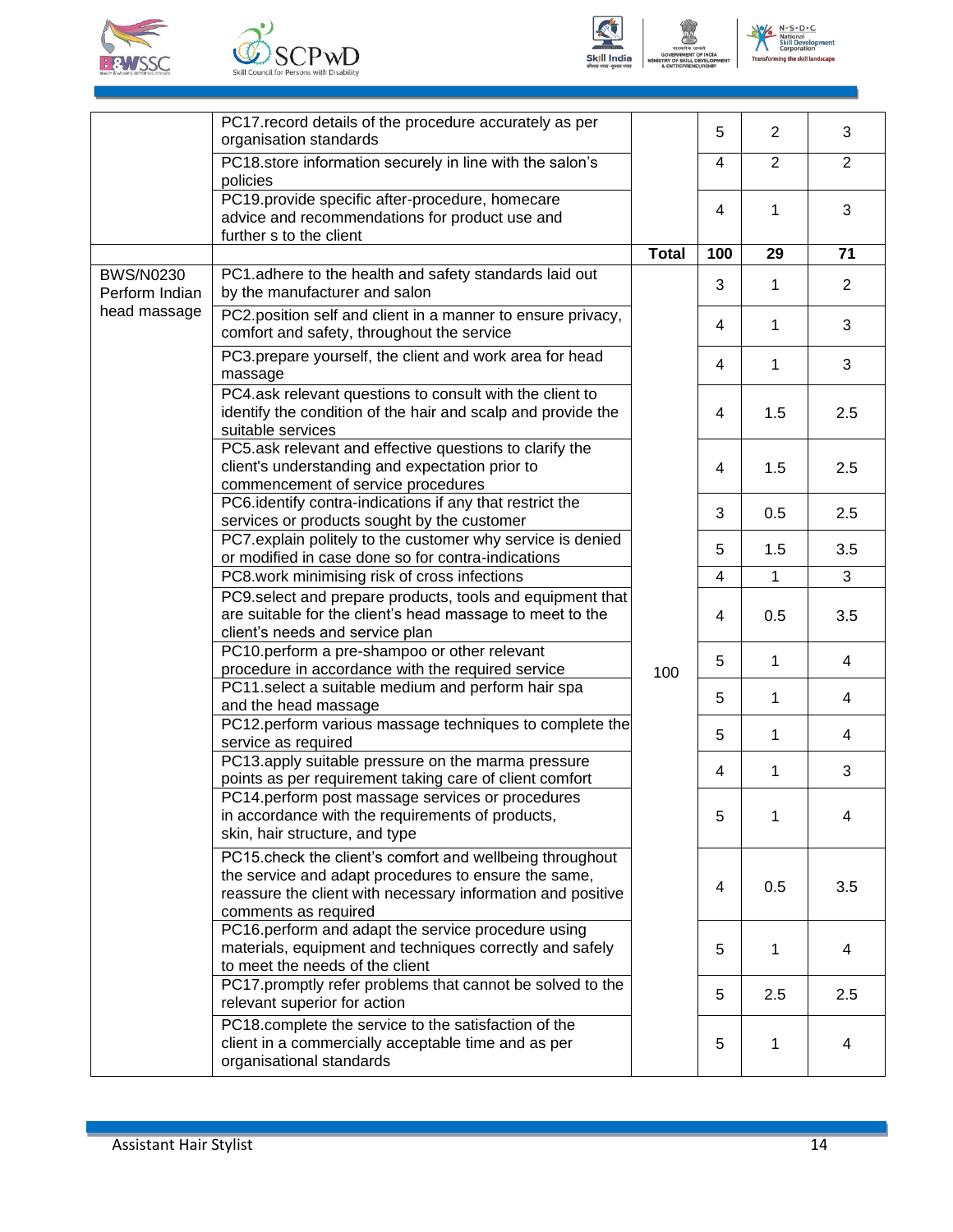







|                                                                          | PC19.ask questions to check with the client their<br>satisfaction with the finished result                                                                                                                                         |                                              | 4   | 1              | 3              |
|--------------------------------------------------------------------------|------------------------------------------------------------------------------------------------------------------------------------------------------------------------------------------------------------------------------------|----------------------------------------------|-----|----------------|----------------|
|                                                                          | PC20.thank customer for feedback post-service, where<br>customer is not satisfied with service take actions to<br>resolve matter to customer satisfaction or apologise for<br>the same and refer to supervisor                     |                                              | 4   | 1              | 3              |
|                                                                          | PC21. record details of the service accurately as per<br>organisational policy and procedures                                                                                                                                      |                                              | 4   | 2              | $\overline{2}$ |
|                                                                          | PC22.store information securely in line with the salon's<br>policies                                                                                                                                                               |                                              | 4   | 2              | $\overline{2}$ |
|                                                                          | PC23.provide specific after-procedure, homecare advice<br>and recommendations for product use and further<br>services to the client Minimize the wastage of products<br>and store chemicals and equipment securely post<br>service |                                              | 3   | 1              | $\overline{2}$ |
|                                                                          | PC24.dispose all waste safety according to the<br>salon's standards of hygiene and safety                                                                                                                                          |                                              | 3   | 0.5            | 2.5            |
|                                                                          |                                                                                                                                                                                                                                    | <b>Total</b>                                 | 100 | 27             | 73             |
| <b>BWS/N0204</b><br>Perform tasks<br>to assist the                       | PC1.ensure the health and safety standards and processes<br>laid out by manufacturer, organization and clients are<br>followed to perform the operation                                                                            |                                              | 10  | 3              | $\overline{7}$ |
| hair stylist<br>performing                                               | PC2.provide the styling tools and products that are safe<br>and fit for the purpose to the hair stylist                                                                                                                            | 100                                          | 15  | 4              | 11             |
| advanced hair<br>services                                                | PC3. mix the ingredients to prepare products, mixes<br>and solutions in the mentioned proportion and place for<br>ease of use by the stylist                                                                                       |                                              | 20  | 5              | 15             |
|                                                                          | PC4.organise and arrange the work area, products, etc. to<br>assist the hair stylist performing advanced hair treatments,<br>spa, colouring and styling                                                                            |                                              | 20  | 5              | 15             |
|                                                                          | PC5.carry out simple tasks to assist the hair stylist resolve<br>any problems occurring during the process using the<br>relevant corrective action                                                                                 |                                              | 20  | 5              | 15             |
|                                                                          | PC6.cleaning up the post-service waste to main the<br>health and safety standard                                                                                                                                                   |                                              | 15  | 3              | 12             |
|                                                                          |                                                                                                                                                                                                                                    | <b>Total</b>                                 | 100 | 25             | 75             |
| <b>BWS/N9002</b><br>Maintain<br>health and<br>safety at the<br>workplace | PC <sub>1</sub> .<br>set up and position the equipment, chemicals,<br>products and tools in the work area to meet legal,<br>hygiene and safety requirements                                                                        | 13<br>10<br>9<br>100<br>12<br>10<br>10<br>13 |     | 3              | 10             |
|                                                                          | PC <sub>2</sub> .<br>clean and sterilize all tools and equipment before<br>use                                                                                                                                                     |                                              |     | 3              | $\overline{7}$ |
|                                                                          | maintain one's posture and position to<br>PC <sub>3</sub> .<br>minimize fatigue and the risk of injury                                                                                                                             |                                              |     | 2              | $\overline{7}$ |
|                                                                          | PC4.<br>dispose waste materials in accordance to the<br>industry accepted standards                                                                                                                                                |                                              |     | $\overline{2}$ | 10             |
|                                                                          | PC <sub>5</sub> .<br>maintain first aid kit and keep oneself updated on<br>the first aid procedures                                                                                                                                |                                              |     | 3              | $\overline{7}$ |
|                                                                          | PC <sub>6</sub> .<br>identify and document potential risks and<br>hazards in the workplace                                                                                                                                         |                                              |     | 3              | $\overline{7}$ |
|                                                                          | PC7.<br>accurately maintain accident reports                                                                                                                                                                                       |                                              |     | 5              | 8              |
|                                                                          | PC8.<br>report health and safety risks/ hazards to<br>concerned personnel                                                                                                                                                          |                                              | 12  | 3              | 9              |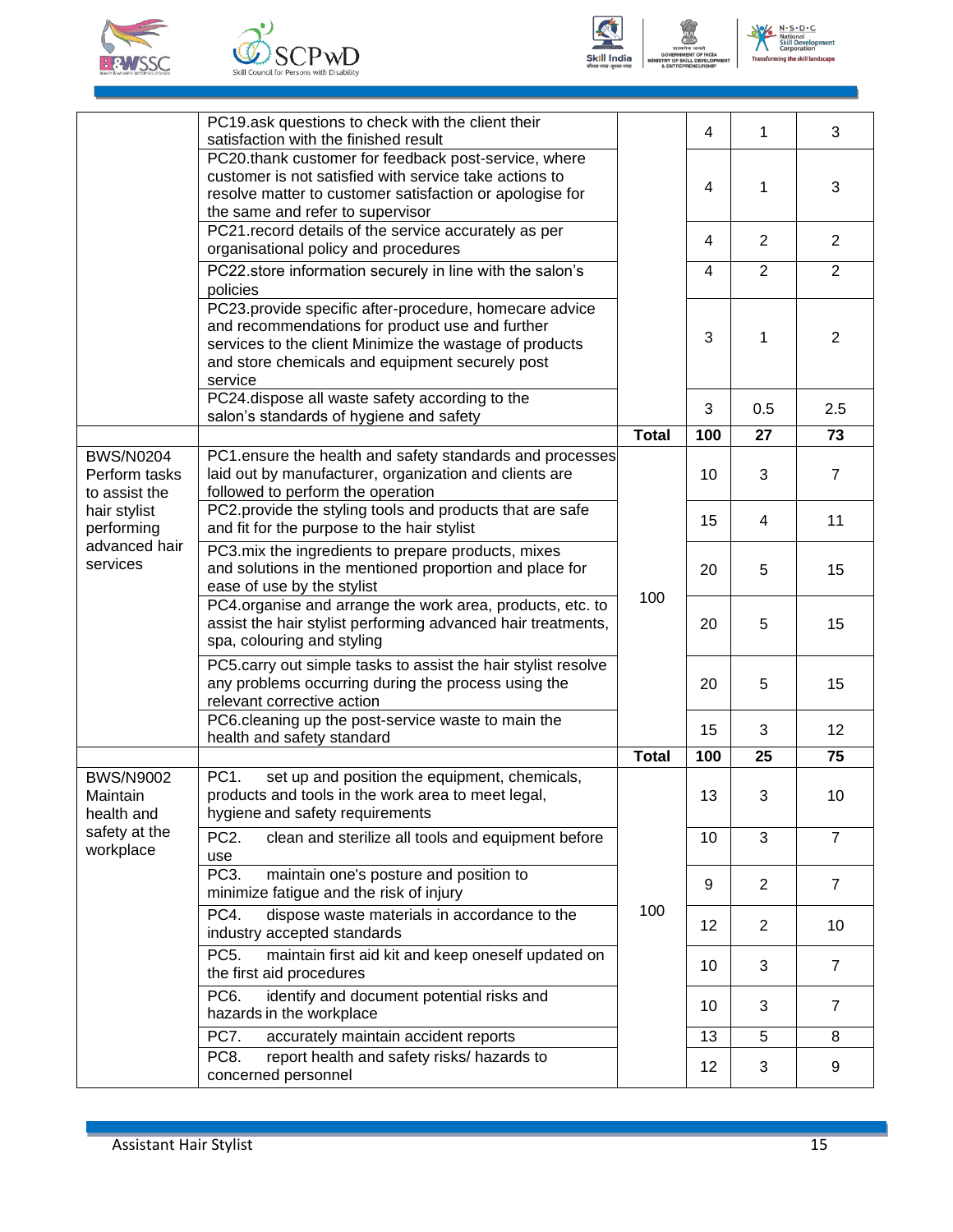





|                                                                  | PC9. use tools, equipment, chemicals and products<br>in accordance with the salon's guidelines and<br>manufacturers' instructions                                     |              | 11             | 3              | 8              |
|------------------------------------------------------------------|-----------------------------------------------------------------------------------------------------------------------------------------------------------------------|--------------|----------------|----------------|----------------|
|                                                                  |                                                                                                                                                                       | <b>Total</b> | 100            | 27             | 73             |
| <b>BWS/N9003</b><br>Create a<br>positive<br>impression<br>at the | PC1.maintain good health and personal hygiene                                                                                                                         | 100          | 5              | 1              | $\overline{4}$ |
|                                                                  | PC2.comply with organisation's standards of grooming and<br>personal behavior                                                                                         |              | 5              | 1              | 4              |
|                                                                  | PC3.meet the organisation's standards of courtesy,<br>behavior and efficiency                                                                                         |              | 5              | 1              | 4              |
| workplace                                                        | PC4.stay free from intoxicants while on duty                                                                                                                          |              | 4              | 0.5            | 3.5            |
|                                                                  | PC5.wear and carry organisation's uniform and<br>accessories correctly and smartly                                                                                    |              | 5              | 0.5            | 4.5            |
|                                                                  | PC6.take appropriate and approved actions in line with<br>instructions and guidelines                                                                                 |              | 5              | 1.5            | 3.5            |
|                                                                  | PC7. record details related to tasks, as per procedure                                                                                                                |              | 5              | 3              | $\overline{2}$ |
|                                                                  | PC8.participate in workplace activities as a part of the<br>larger team                                                                                               |              | $\overline{7}$ | 2              | 5              |
|                                                                  | PC9.report to supervisor immediately in case there are<br>any work issues                                                                                             |              | 5              | 1              | 4              |
|                                                                  | PC10.use appropriate language, tone and gestures while<br>interacting with clients from different cultural and religious<br>backgrounds, age, disabilities and gender |              | 6              | 1.5            | 4.5            |
|                                                                  | PC11.communicate procedure related information to<br>clients based on the sector's code of practices and<br>organisation's procedures/ guidelines                     |              | 6              | 1              | 5              |
|                                                                  | PC12.communicate role related information to<br>stakeholders in a polite manner and resolve queries, if<br>any                                                        |              | $\overline{7}$ | $\overline{2}$ | 5              |
|                                                                  | PC13 assist and guide clients to services or products<br>based on their needs                                                                                         |              | 6              | $\overline{2}$ | 4              |
|                                                                  | PC14.report and record instances of aggressive/<br>unruly behavior and seek assistance                                                                                |              | 5              | $\overline{2}$ | 3              |
|                                                                  | PC15.use communication equipment (phone, email<br>etc.) as mandated by your organization                                                                              |              | 6              | 3              | 3              |
|                                                                  | PC16.carry out routine documentation legibly and<br>accurately in the desired format                                                                                  |              | $\overline{7}$ | 3              | 4              |
|                                                                  | PC17.file routine reports and feedback                                                                                                                                |              | 5              | $\overline{2}$ | 3              |
|                                                                  | PC18.maintain confidentiality of information, as required in<br>the role                                                                                              |              | 6              | 2              | $\overline{4}$ |
|                                                                  |                                                                                                                                                                       | <b>Total</b> | 100            | 30             | 70             |